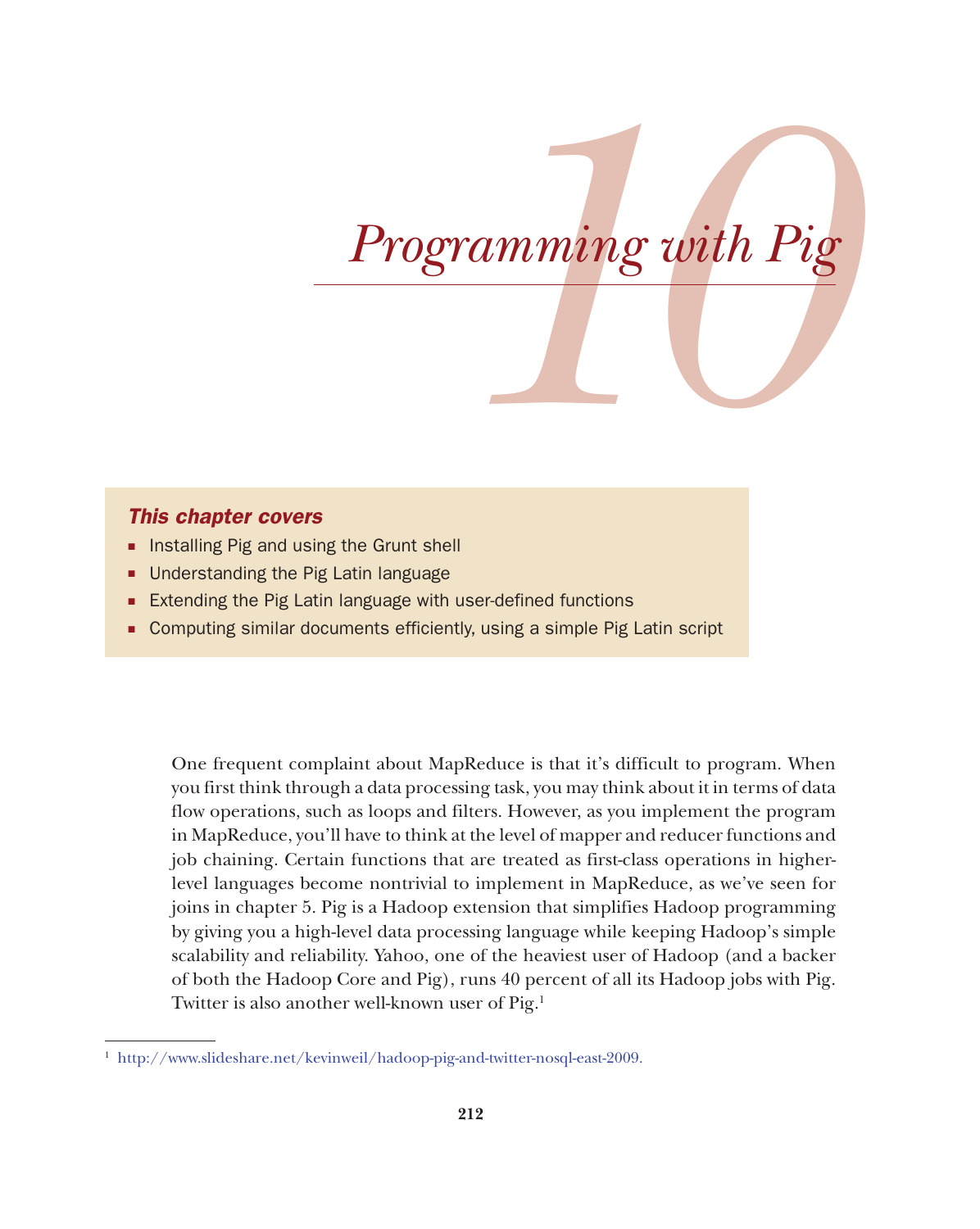Pig has two major components:

- 1 A high-level data processing language called Pig Latin.
- 2 A compiler that compiles and runs your Pig Latin script in a choice of *evaluation mechanisms* . The main evaluation mechanism is Hadoop. Pig also supports a local mode for development purposes.

Pig simplifies programming because of the ease of expressing your code in Pig Latin. The compiler helps to automatically exploit optimization opportunities in your script. This frees you from having to tune your program manually. As the Pig compiler improves, your Pig Latin program will also get an automatic speed-up.

# *10.1 Thinking like a Pig*

Pig has a certain philosophy about its design. We expect ease of use, high performance, and massive scalability from any Hadoop subproject. More unique and crucial to understanding Pig are the design choices of its programming language (a data flow language called Pig Latin), the data types it supports, and its treatment of user-defined functions (UDFs) as first-class citizens.

## *10.1.1 Data flow language*

You write Pig Latin programs in a sequence of steps where each step is a single highlevel data transformation. The transformations support relational-style operations, such as filter, union, group, and join. An example Pig Latin program that processes a search query log may look like

```
log = LOAD 'excite-small.log' AS (user, time, query);
grpd = GROUP log BY user;
cntd = FOREACH grpd GENERATE group, COUNT(log);
DUMP cntd;
```
Even though the operations are relational in style, Pig Latin remains a data flow language. A data flow language is friendlier to programmers who think in terms of algorithms, which are more naturally expressed by the data and control flows. On the other hand, a declarative language such as SQLis sometimes easier for analysts who prefer to just state the results one expects from a program. Hive is a different Hadoop subproject that targets users who prefer the SQL model. We'll learn about Hive in detail in chapter 11.

## *10.1.2 Data types*

We can summarize Pig's philosophy toward data types in its slogan of "Pigs eat anything."Input data can come in any format. Popular formats, such as tab-delimited text files, are natively supported. Users can add functions to support other data file formats as well. Pig doesn't require metadata or schema on data, but it can take advantage of them if they're provided.

Pig can operate on data that is relational, nested, semistructured, or unstructured. To support this diversity of data, Pig supports complex data types, such as bagsand tuples that can be nested to form fairly sophisticated data structures.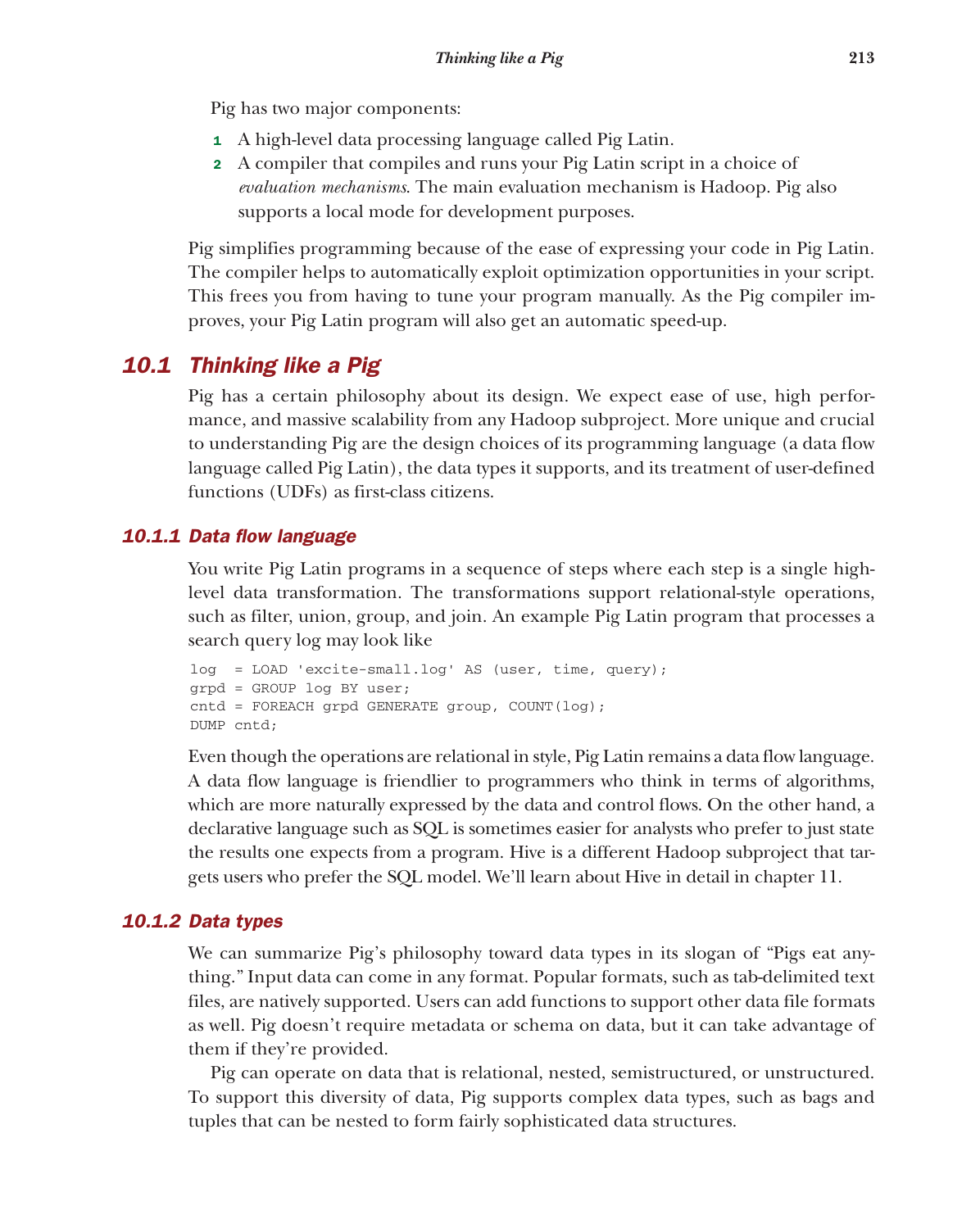#### *10.1.3 User-defined functions*

Pigwas designed with many applications in mind—processing log data, natural language processing, analyzing network graphs, and so forth. It's expected that many of the computations will require custom processing. Pig is architected from the ground up with support for user-defined functions. Knowing how to write UDFs is a big part of learning to use Pig.

## *10.2 Installing Pig*

You can download the latest release of Pig from [http://hadoop.apache.org/pig/](http://hadoop.apache.org/pig/releases.html) [releases.html.](http://hadoop.apache.org/pig/releases.html) As of this writing, the latest versions of Pig are 0.4 and 0.5. Both of them require Java 1.6. The main difference between them is that Pig version 0.4 targets Hadoop version 0.18 whereas Pig version 0.5 targets Hadoop version 0.20. As usual, make sure to set JAVA\_HOME to the root of your Java installation, and Windows users should install Cygwin. Your Hadoop cluster should already be set up. Ideally it's a real cluster in fully distributed mode, although a pseudo-distributed setup is fine for practice.

You install Pig on your local machine by unpacking the downloaded distribution. There's nothing you have to modify on your Hadoop cluster. Think of the Pig distribution as a compiler and some development and deployment tools. It enhances your MapReduce programming but is otherwise only loosely coupled with the production Hadoop cluster.

Under the directory where you unpacked Pig, you should create the subdirectories logs and conf (unless they're already there). Pig will take custom configuration from files in conf. If you are creating the conf directory just now, there's obviously no configuration file, and you'll need to put in conf a new file named pig-env.sh. This script is executed when you run Pig, and it can be used to set up environment variables for configuring Pig. Besides JAVA\_HOME, the environment variables of particular interest are PIG\_HADOOP\_VERSION and PIG\_CLASSPATH. You set these variables to instruct Pig about your Hadoop cluster. For example, the following statements in pig-env.sh will tell Pig the version of Hadoop used by the cluster is 0.18, and to add the configuration directory of your local installation of Hadoop to Pig's classpath:

```
export PIG_HADOOP_VERSION=18
export PIG_CLASSPATH=$HADOOP_HOME/conf/
```
We assume HADOOP\_HOME is set to Hadoop's installation directory on your local machine. By adding Hadoop's conf directory to Pig's classpath, Pig can automatically pick up the location of your Hadoop cluster's NameNodeand JobTracker .

Instead of using Pig's classpath, you can also specify the location of your Hadoop cluster by creating a pig.properties file . This properties file will be under the conf directory you created earlier. It should define fs.default.name and mapred.job.tracker, the filesystem (i.e., HDFS's NameNode) and the location of the JobTracker. An example pig. properties file pointing to a Hadoop set up in pseudo-distributed mode is

```
fs.default.name=hdfs://localhost:9000
mapred.job.tracker=localhost:9001
```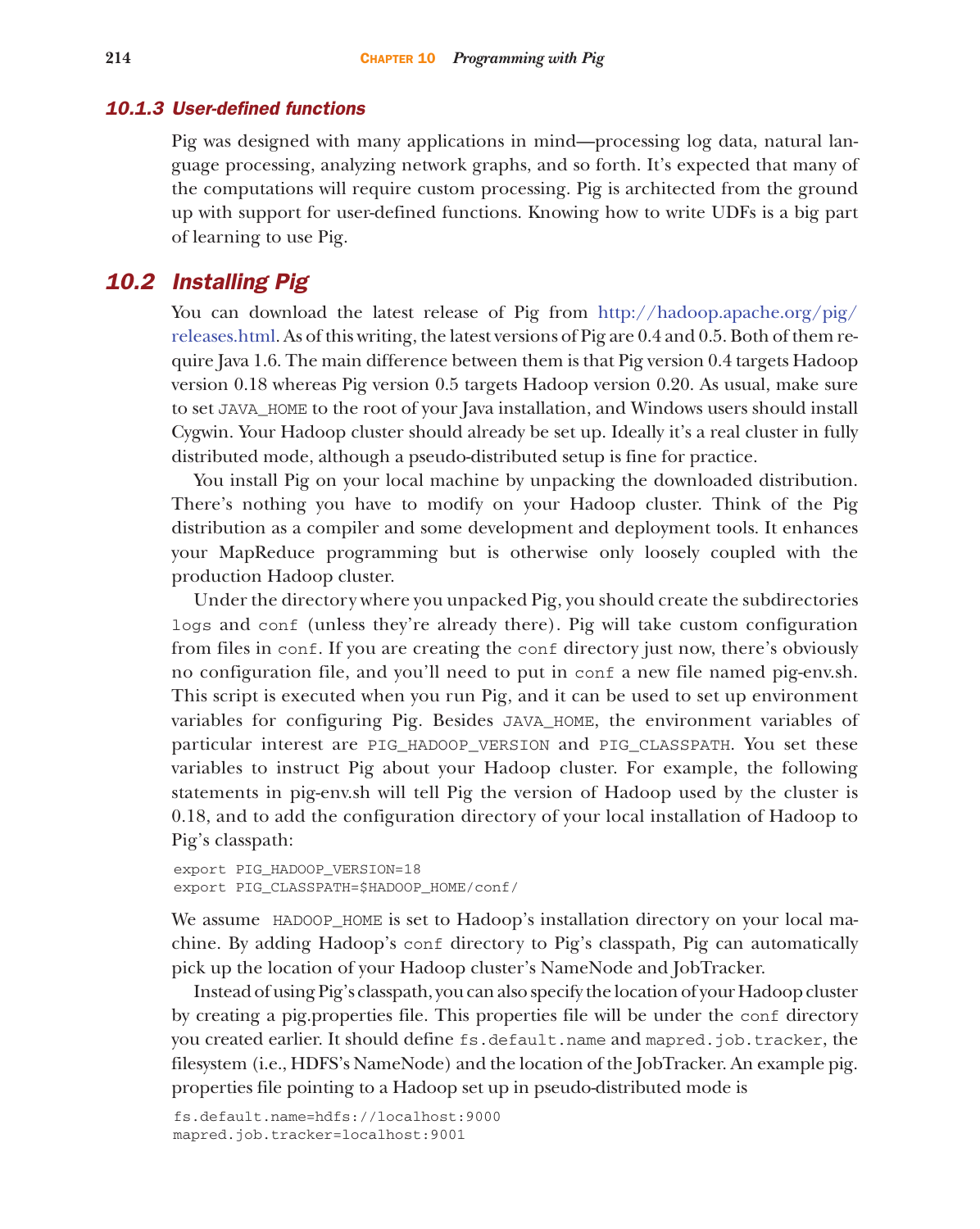For the sake of convenience, let's add the Pig installation's bin directory to your path. Assume \$PIG\_HOME is pointing to your Pig's installation:

#### **export PATH=\$PATH:\$PIG\_HOME/bin**

With Pig's bin directory set as part of your command line path, you can start Pig with the command pig. You may want to first see its usage options:

#### **pig -help**

Let's start Pig's interactive shell to see that it's reading the configurations properly.

```
pig
2009-07-11 22:33:04,797 [main] INFO
➥ org.apache.pig.backend.hadoop.executionengine.HExecutionEngine -
➥ Connecting to hadoop file system at: hdfs://localhost:9000
2009-07-11 22:33:09,533 [main] INFO
➥ org.apache.pig.backend.hadoop.executionengine.HExecutionEngine -
➥ Connecting to map-reduce job tracker at: localhost:9001
grunt>
```
The filesystem and the JobTracker Pig reports should be consistent with your configuration setup. You're now inside Pig's interactive shell, also known as Grunt.

# *10.3 Running Pig*

We can run Pig Latin commands in three ways—via the Grunt interactive shell, through a script file, and as embedded queries inside Java programs. Each way can work in one of two modes—local modeand Hadoop mode . (Hadoop mode is sometimes called Mapreduce mode in the Pig documentation.) At the end of the previous section we've entered the Grunt shell running in Hadoop mode.

The Grunt shell allows you to enter Pig commands manually. This is typically used for ad hoc data analysis or during the interactive cycles of program development. Large Pig programs or ones that will be run repeatedly are run in script files. To enter Grunt, use the command pig. To run a Pig script, execute the same pig command with the file name as the argument, such as pig myscript.pig. The convention is to use the .pig extension for Pig scripts.

You can think of Pig programs as similar to SQL queries , and Pig provides a PigServer class that allows any Java program to execute Pig queries. Conceptually this is analogous to using JDBC to execute SQL queries. Embedded Pig programs is a fairly advanced topic and you can find more details at [http://wiki.apache.org/pig/](http://wiki.apache.org/pig/EmbeddedPig) [EmbeddedPig.](http://wiki.apache.org/pig/EmbeddedPig)

When you run Pig in local mode, you don't use Hadoop at all.<sup>2</sup> Pig commands are compiled to run locally in their own JVM , accessing local files. This is typically used for development purposes, where you can get fast feedback by running locally against

<sup>2</sup> There are plans to change Pig such that it uses Hadoop even in local mode, which helps to make some programming more consistent. The discussion for this topic is taking place at [https://issues.apache.org/](https://issues.apache.org/jira/browse/PIG-1053.) [jira/browse/PIG-1053.](https://issues.apache.org/jira/browse/PIG-1053.)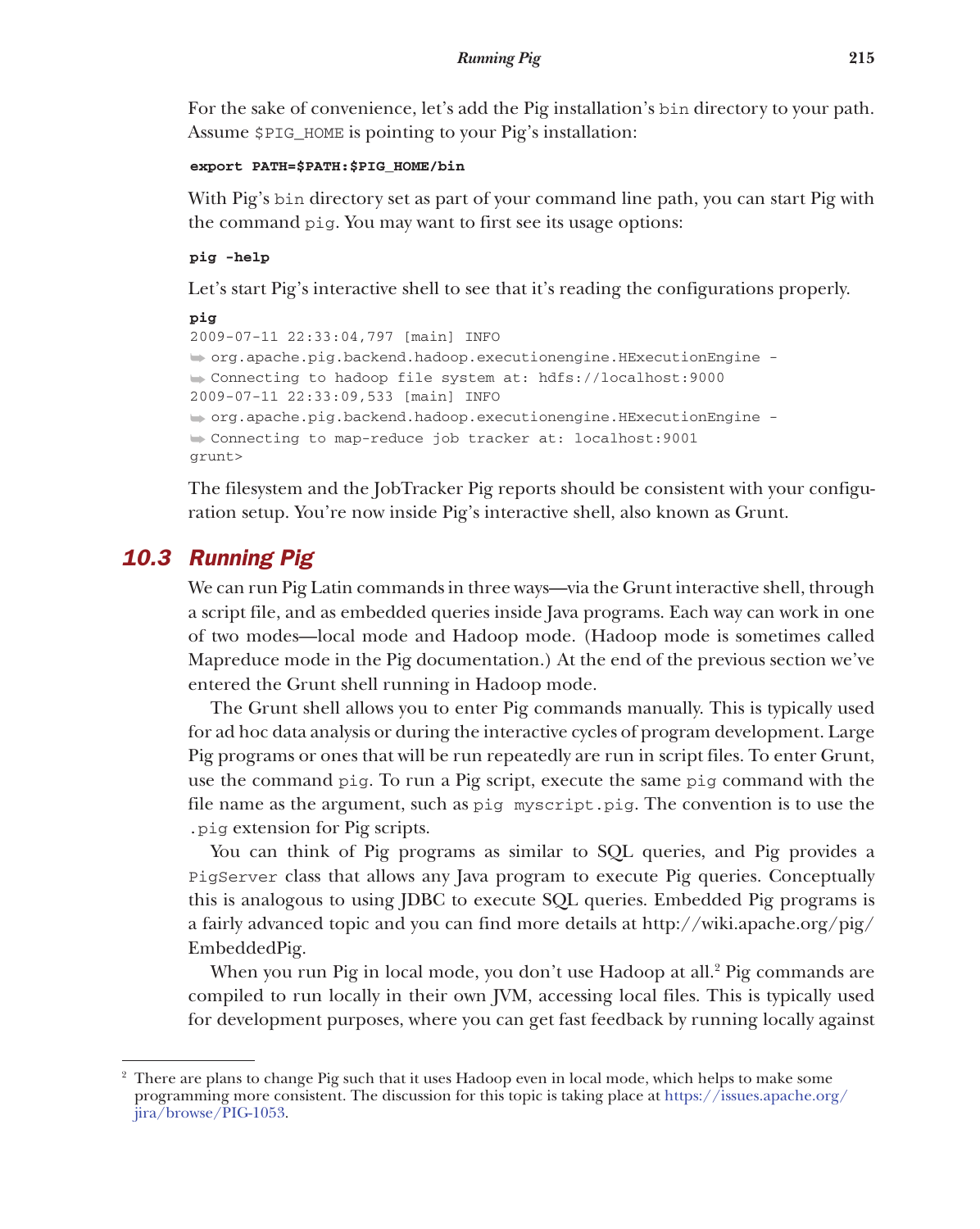a small development data set. Running Pig in Hadoop mode means the compile Pig program will physically execute in a Hadoop installation. Typically the Hadoop installation is a fully distributed cluster . (The pseudo-distributed Hadoop setup we used in section 10.2 was purely for demonstration. It's rarely used except to debug configurations.) The execution mode is specified to the pig command via the -x or -exectype option. You can enter the Grunt shell in local mode through:

**pig -x local**

Entering the Grunt shell in Hadoop mode is

**pig -x mapreduce**

or use the pig command without arguments, as it chooses the Hadoop mode by default.

#### **10.3.1 Managing the Grunt shell**

In addition to running Pig Latin statements (which we'll look at in a later section), the Grunt shell supports some basic utility commands.3 Typing help will print out a help screen of such utility commands. You exit the Grunt shell with quit. You can stop a Hadoop job with the kill command followed by the Hadoop job ID. Some Pig parameters are set with the set command . For example,

**grunt> set debug on grunt> set job.name 'my job'**

The debug parameter states whether debug-level logging is turned on or off. The job. name parameter takes a single-quoted string and will use that as the Pig program's Hadoop job name. It's useful to set a meaningful name to easily identify your Pig job in Hadoop's Web UI .

The Grunt shell also supports file utility commands, such as ls and cp. You can see the full list of utility commands and file commands in table 10.1. The file commands are mostly a subset of the HDFS filesystemshell commands, and their usage should be self-explanatory.

Table 10.1 Utility and file commands in the Grunt shell

| Utility commands | help<br>quit<br>kill <i>jobid</i><br>set debug [on off]<br>set job.name ' <i>jobname</i> ' |
|------------------|--------------------------------------------------------------------------------------------|
| File commands    | cat, cd, copyFromLocal, copyToLocal, cp, ls, mkdir,<br>mv, pwd, rm, rmf, exec, run         |

<sup>3</sup> Technically these are still considered Pig Latin commands, but you'll not likely use them outside of the Grunt shell.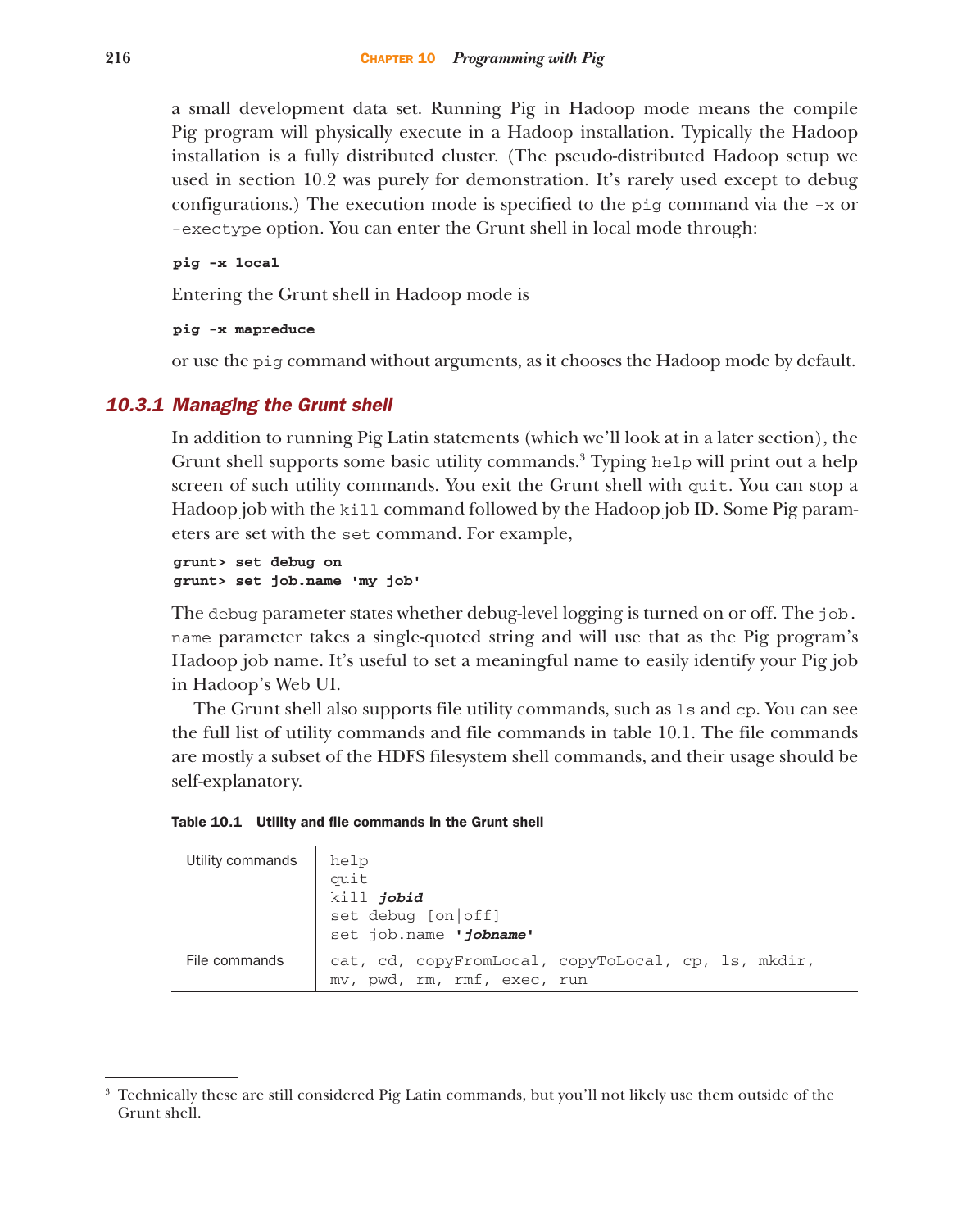Two new commands are exec and run. They run Pig scripts while inside the Grunt shell and can be useful in debugging Pig scripts. The exec command executes a Pig script in a separate space from the Grunt shell. Aliases defined in the script aren't visible to the shell and vice versa. The command run executes a Pig script in the same space as Grunt (also known as *interactive mode*). It has the same effect as manually typing in each line of the script into the Grunt shell.

# *10.4 Learning Pig Latin through Grunt*

Before formally describing Pig's data types and data processing operators, let's run a few commands in the Grunt shell to get a feel for how to process data in Pig. For the purpose of learning, it's more convenient to run Grunt in local mode:

```
pig -x local
```
You may want to first try some of the file commands, such as pwd and 1s, to orient yourself around the filesystem.

Let's look at some data. We'll later reuse the patent data we introduced in chapter 4, but for now let's dig into an interesting data set of query logs from the Excite search engine. This data set already comes with the Pig installation, and it's in the file tutorial/data/excite-small.log under the Pig installation directory. The data comes in a three-column, tab-separated format. The first column is an anonymized user ID. The second column is a Unix timestamp, and the third is the search query. A decidedly non-random sample from the 4,500 records of this file looks like

| 3F8AAC2372F6941C | 970916093724 | minors in possession     |
|------------------|--------------|--------------------------|
| C5460576B58BB1CC | 970916194352 | hacking telenet          |
| 9E1707EE57C96C1E | 970916073214 | buffalo mob crime family |
| 06878125BE78B42C | 970916183900 | how to make ecstacy      |

From within Grunt, enter the following statement to load this data into an "alias" (i.e., variable) called log.

```
grunt> log = LOAD 'tutorial/data/excite-small.log' AS (user, time, query);
```
Note that nothing seems to have happened after you entered the statement. In the Grunt shell, Pig parses your statements but doesn't physically execute them until you use a DUMP or STORE command to ask for the results. The DUMP command prints out the content of an alias whereas the STORE command stores the content to a file. The fact that Pig doesn't physically execute any command until you explicitly request some end result will make sense once you remember that we're processing large data sets. There's no memory space to "load" the data, and in any case we want to verify the logic of the execution plan before spending the time and resources to physically execute it.

We use the DUMP command usually only for development. Most often you'll STORE significant results into a directory. (Like Hadoop, Pig will automatically partition the data into files named part-*nnnnn*.) When you DUMP an alias, you should be sure that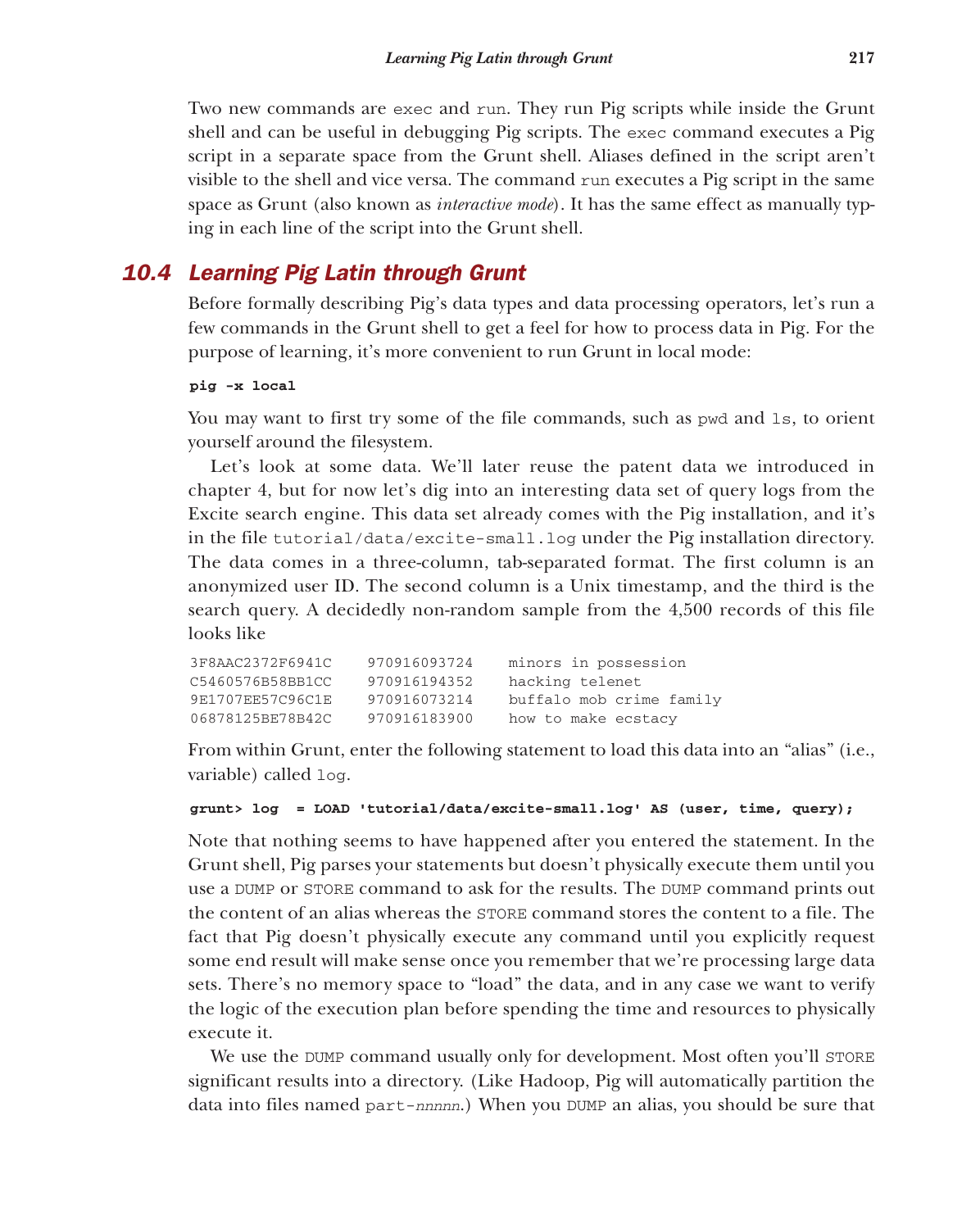its content is small enough to be reasonably printed to screen. The common way to do that is to create another alias through the LIMIT commandand DUMP the new, smaller alias. The LIMIT command allows you to specify how many tuples (rows) to return back. For example, to see four tuples of log

```
grunt> lmt = LIMIT log 4;
grunt> DUMP lmt;
(2A9EABFB35F5B954,970916105432L,+md foods +proteins)
(BED75271605EBD0C,970916001949L,yahoo chat)
(BED75271605EBD0C,970916001954L,yahoo chat)
(BED75271605EBD0C,970916003523L,yahoo chat)
```
Table 10.2 summarizes the read and write operators in Pig Latin. LIMIT is technically not a read or write operator, but as it's often used alongside, we've included it in the table.

Table 10.2 Data read/write operators in Pig Latin

| <b>TIOAD</b>  | alias = LOAD 'file' [USING function] [AS schema];<br>Load data from a file into a relation. Uses the $PigStorage$ load function as default<br>unless specified otherwise with the USING option. The data can be given a schema<br>using the AS option.                                                                                                                                                                                                                                                                                                         |
|---------------|----------------------------------------------------------------------------------------------------------------------------------------------------------------------------------------------------------------------------------------------------------------------------------------------------------------------------------------------------------------------------------------------------------------------------------------------------------------------------------------------------------------------------------------------------------------|
| <b>T.TMTT</b> | alias = LIMIT alias $n$ ;<br>Limit the number of tuples to n. When used right after $\alpha$ lias was processed by an<br>ORDER operator, $LIMIT$ returns the first n tuples. Otherwise there's no guarantee which<br>tuples are returned. The LIMIT operator defies categorization because it's certainly<br>not a read/write operator but it's not a true relational operator either. We include it here<br>for the practical reason that a reader looking up the DUMP operator, explained later, will<br>remember to use the LIMIT operator right before it. |
| <b>DUMP</b>   | DUMP alias;<br>Display the content of a relation. Use mainly for debugging. The relation should be<br>small enough for printing on screen. You can apply the LIMIT operation on an alias to<br>make sure it's small enough for display.                                                                                                                                                                                                                                                                                                                        |
| STORE.        | STORE alias INTO 'directory' [USING function];<br>Store data from a relation into a directory. The directory must not exist when this<br>command is executed. Pig will create the directory and store the relation in files named<br>part-numn in it. Uses the PigStorage store function as default unless specified<br>otherwise with the USING option.                                                                                                                                                                                                       |

You may find loading and storing data not terribly exciting. Let's execute a few data processing statements and see how we can explore Pig Latin through Grunt.

```
grunt> log = LOAD 'tutorial/data/excite-small.log' 
             ➥ AS (user:chararray, time:long, query:chararray);
grunt> grpd = GROUP log BY user;
grunt> cntd = FOREACH grpd GENERATE group, COUNT(log);
grunt> STORE cntd INTO 'output';
```
The preceding statements count the number of queries each user has searched for. The content of the output files (you'll have to look at the file from outside Grunt) look like this: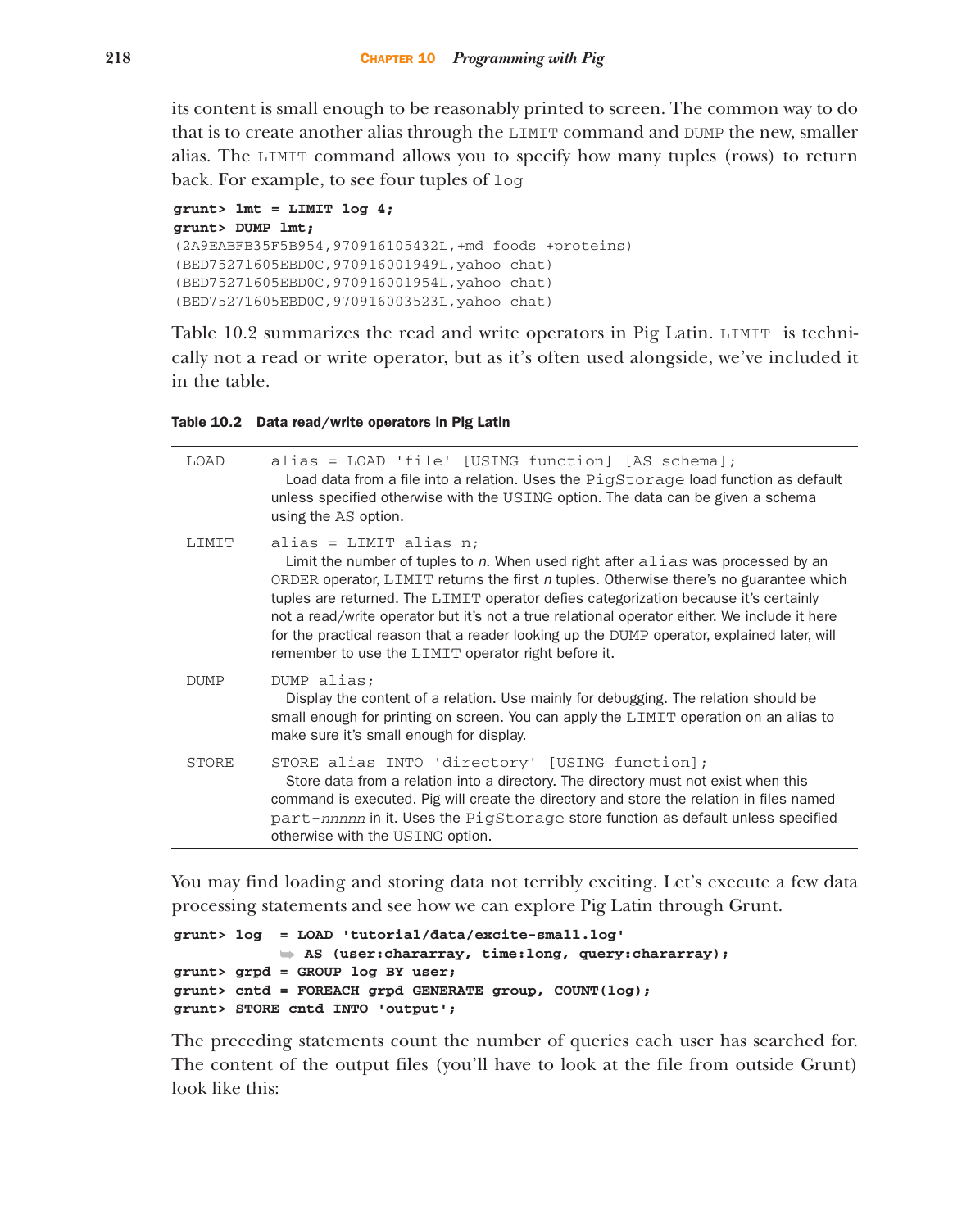| 002BB5A52580A8ED | 18 |
|------------------|----|
| 005BD9CD3AC6BB38 | 18 |
| 00A08A54CD03EB95 | Κ  |
| 011ACA65C2BF70B2 | 5  |
| 01500FAFE317B7C0 | 15 |
| 0158F8ACC570947D | 3  |
| 018FBF6BFB213E68 |    |

Conceptually we've performed an aggregating operation similar to the SQL query:

SELECT user, COUNT(\*) FROM excite-small.log GROUP BY user;

Two main differences between the Pig Latin and SQL versions are worth pointing out. As we've mentioned earlier, Pig Latin is a data processing language. You're specifying a series of data processing steps instead of a complex SQL query with clauses. The other difference is more subtle—relations in SQL always have fixed schemas . In SQL, we define a relation's schema before it's populated with data. Pig takes a much looser approach to schema. In fact, you don't need to use schemas if you don't want to, which may be the case when handling semistructured or unstructured data. Here we do specify a schemafor the relation log, but it's only in the load statement and it's not enforced until we're loading in the data. Any field that doesn't obey the schema in the load operation is casted to a null. In this way the relation log is guaranteed to obey our stated schema for subsequent operations.

As much as possible, Pig tries to figure out the schema for a relation based on the operation used to create it. You can expose Pig's schema for any relation with the DESCRIBE command. This can be useful in understanding what a Pig statement is doing. For example, we'll look at the schemas for grpd and cntd. Before doing this, let's first see how the DESCRIBE command describes log.

```
grunt> DESCRIBE log;
```
log: {user: chararray, time: long, query: chararray}

As expected, the load command gives log the exact schema we've specified. The relation log consists of three fields named user, time, and query. The fields user and query are both strings (chararray in Pig) whereas time is a long integer.

A GROUP BY operation on the relation log generates the relation grpd. Based on the operation and the schema for log, Pig infers a schema for grpd:

```
grunt> DESCRIBE grpd;
```
grpd: {group: chararray,log: {user: chararray,time: long,query: chararray}}

group and log are two fields in grpd. The field log is a *bag* with subfields user, time, and query. As we haven't covered Pig's type system and the GROUP BY operation, we don't expect you to understand this schema yet. The point is that relations in Pig can have fairly complex schemas, and DESCRIBE is your friend in understanding the relations you're working with:

**grunt> DESCRIBE cntd;** cntd: {group: chararray,long}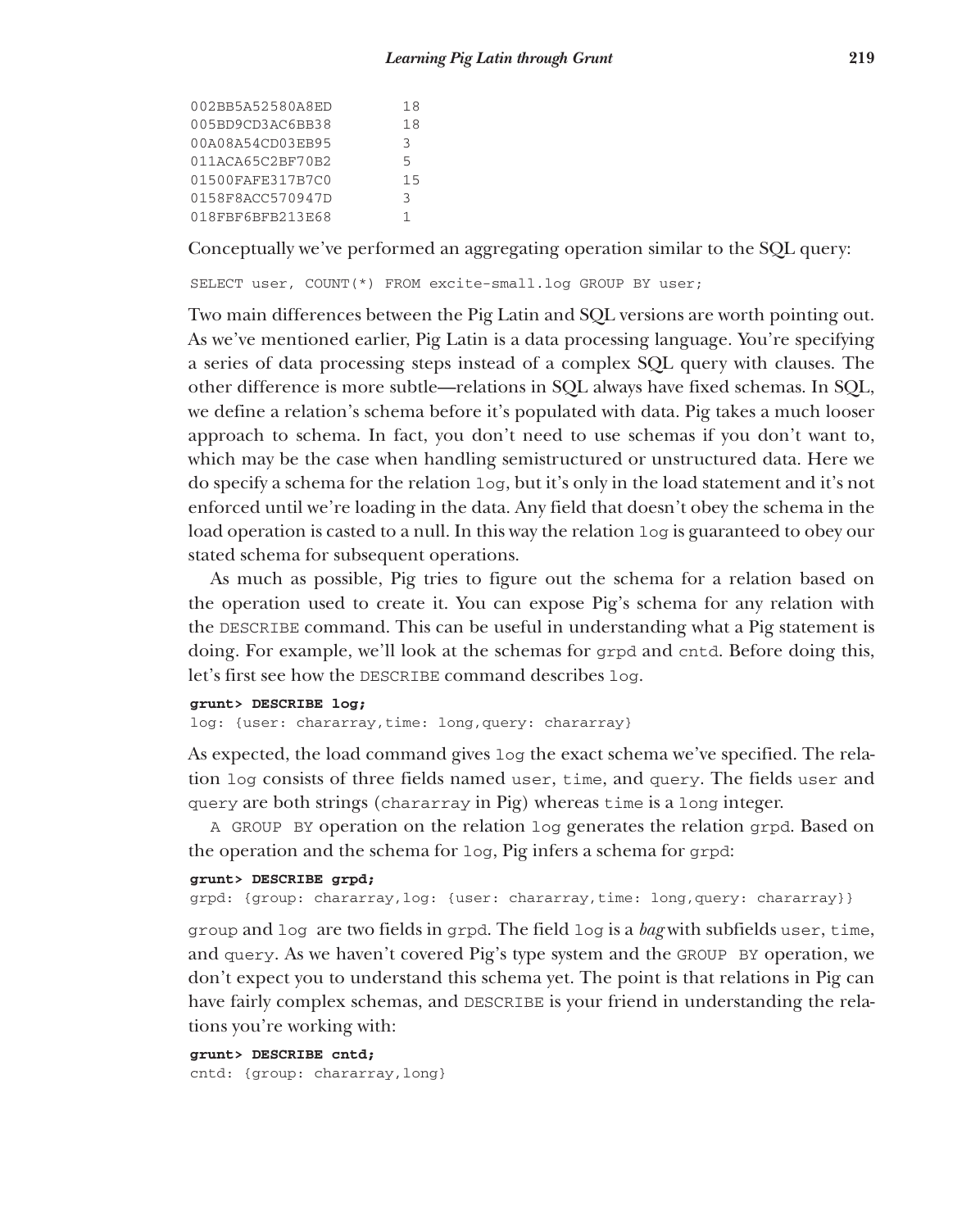Finally, the FOREACH command operates on the relation grpd to give us cntd. Having looked at the output of cntd, we know it has two fields—the user ID and a count of the number of queries. Pig's schema for cntd, as given by DESCRIBE, also has two fields. The first one's name—group—is taken from grpd's schema. The second field has no name, but it has a type of long. This field is generated by the COUNT function , and the function doesn't automatically provide a name, although it does tell Pig that the type has to be a long.

Whereas DESCRIBE can tell you the schema of a relation, ILLUSTRATE does a sample run to show a step-by-step process on how Pig would compute the relation. Pig tries to simulate the execution of the statements to compute a relation, but it uses only a small sample of data to make the execution fast. The best way to understand ILLUSTRATE is by applying it to a relation. In this case we use cntd. (The output is reformatted to fit the width of a printed page.)

```
grunt> ILLUSTRATE cntd;
```

| user: bytearray                                          | time: bytearray   query: bytearray                                                                                                                                             |
|----------------------------------------------------------|--------------------------------------------------------------------------------------------------------------------------------------------------------------------------------|
| 0567639EB8F3751C<br>0567639EB8F3751C<br>972F13CE9A8E2FA3 | 970916161410<br>"conan o'brien"<br>970916161413<br>"conan o'brien"<br>970916063540<br>finger AND download                                                                      |
| user: chararray                                          | time: long<br>query: chararray                                                                                                                                                 |
| 0567639EB8F3751C<br>0567639EB8F3751C<br>972F13CE9A8E2FA3 | 970916161410<br>"conan o'brien"<br>"conan o'brien"<br>970916161413<br>970916063540<br>finger AND download                                                                      |
|                                                          | group: chararray   $log:$ bag({user: chararray, time: long,<br>query: chararray})                                                                                              |
| 0567639EB8F3751C<br>972F13CE9A8E2FA3                     | (0567639EB8F3751C, 970916161410,<br>"conan o'brien"),<br>(0567639EB8F3751C, 970916161413,<br>"conan o'brien") }<br>{(972F13CE9A8E2FA3, 970916063540,<br>finger AND download) } |
| group: chararray   long                                  |                                                                                                                                                                                |
| 0567639EB8F3751C<br>972F13CE9A8E2FA3                     | 2                                                                                                                                                                              |
|                                                          |                                                                                                                                                                                |

The ILLUSTRATE command shows there to be four transformations to arrive at cntd. The header row of each table describes the schema of the output relation after transformation, and the rest of the table shows example data. The log relation is shown as two transformations. The data hasn't changed from one to the next, but the schema has changed from a generic bytearray (Pig's type for binary objects) to the specified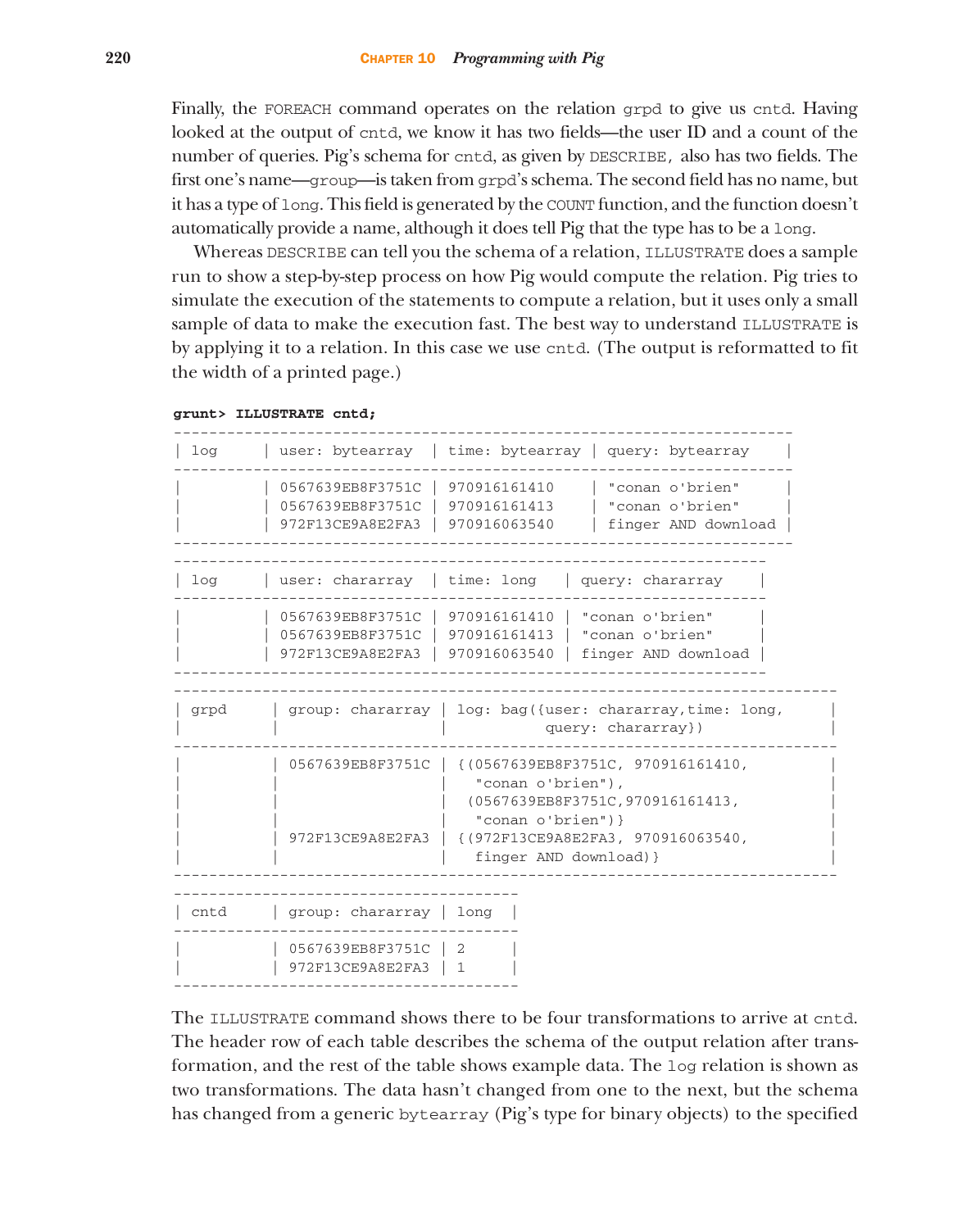schema. The GROUP operation on log is executed on the three sample log tuples to arrive at the data for grpd. Based on this we can infer the GROUP operation to have taken the user field and made it the group field. In addition, it groups all tuples in log with the same user value into a bag in grpd. Seeing sample data in a simulated run by ILLUSTRATE can greatly aid the understanding of different operations. Finally, we see the FOREACH operation applied to grpd to arrive at cntd. Having seen the data in grpd in the previous table, one can easily infer that the COUNT() function provided the size of each bag.

Although DESCRIBE and ILLUSTRATE are your workhorses in understanding Pig Latin statements, Pig also has an EXPLAIN command to show the logical and physical execution plan in detail. We summarize the diagnostic operators in table 10.3.

Table 10.3 Diagnostic operators in Pig Latin

| DESCRIBE       | DESCRIBE alias;<br>Display the schema of a relation.                                                                                                                                                                                                                                                                                                                                                                                                                                                                                              |  |
|----------------|---------------------------------------------------------------------------------------------------------------------------------------------------------------------------------------------------------------------------------------------------------------------------------------------------------------------------------------------------------------------------------------------------------------------------------------------------------------------------------------------------------------------------------------------------|--|
| <b>EXPLAIN</b> | EXPLAIN [-out path] [-brief] [-dot] [-param ]<br>[-param_file ] alias;<br>Display the execution plan used to compute a relation. When used with a script<br>name, for example, EXPLAIN myscript.pig, it will show the execution plan<br>of the script.                                                                                                                                                                                                                                                                                            |  |
| ILLUSTRATE     | ILLUSTRATE alias;<br>Display step-by-step how data is transformed, starting with a load command, to<br>arrive at the resulting relation. To keep the display and processing manageable,<br>only a (not completely random) sample of the input data is used to simulate the<br>execution.<br>In the unfortunate case where none of Pig's initial sample will survive the<br>script to generate meaningful data, Pig will "fake" some similar initial data that will<br>survive to generate data for alias. For example, consider these operations: |  |
|                | $A =$ LOAD 'student.data' as (name, age);<br>$B =$ FILTER A by age > 18;<br>ILLUSTRATE B;                                                                                                                                                                                                                                                                                                                                                                                                                                                         |  |
|                | If every tuple Pig samples for A happens to have age less than or equal to 18,<br>B is empty and not much is "illustrated." Instead Pig will construct for A some<br>tuples with age greater than 18. This way B won't be an empty relation and users<br>can see how the script works.<br>In order for ILLUSTRATE to work, the load command in the first step must                                                                                                                                                                                |  |
|                | include a schema. The subsequent transformations must not include the LIMIT<br>or SPLIT operators, or the nested FOREACH operator, or the use of the map<br>data type (to be explained in section 10.5.1).                                                                                                                                                                                                                                                                                                                                        |  |

# *10.5 Speaking Pig Latin*

You now know how to use Grunt to run Pig Latin statements and investigate their execution and results. We can come back and give a more formal treatment of the language. You should feel free to use Grunt to explore these language concepts as we present them.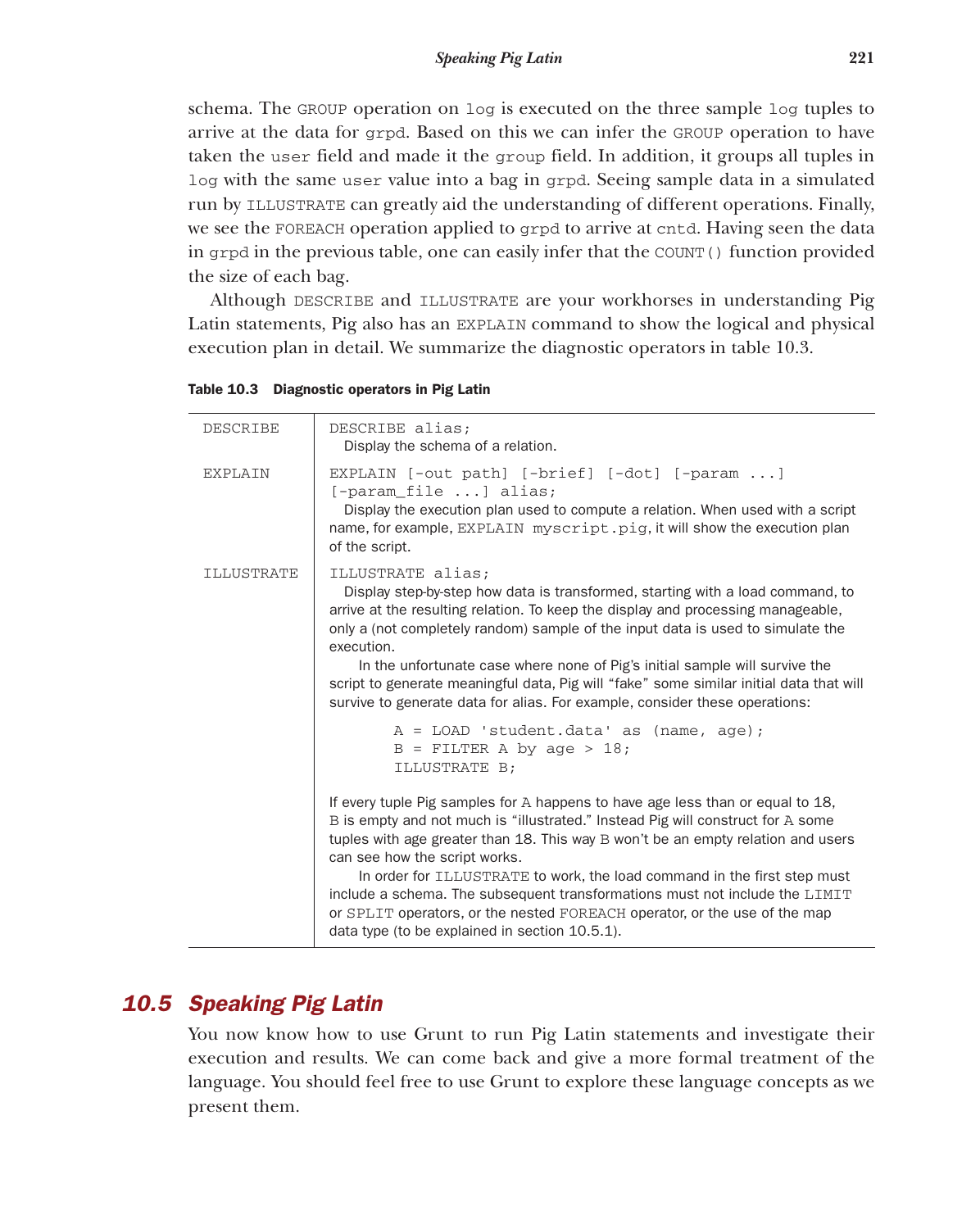#### *10.5.1 Data types and schemas*

Let's first look at Pig data types from a bottom-up view. Pig has six simple atomic types and three complex types, shown in tables 10.4 and 10.5 respectively. The atomic types include numeric scalars as well as string and binary objects. Type casting is supported and done in the usual manner. Fields default to bytearray unless specified otherwise.

#### Table 10.4 Atomic data types in Pig Latin

| int.      | Signed 32-bit integer                     |
|-----------|-------------------------------------------|
| long      | Signed 64-bit integer                     |
| float.    | 32-bit floating point                     |
| double    | 64-bit floating point                     |
| chararray | Character array (string) in Unicode UTF-8 |
| bytearray | Byte array (binary object)                |
|           |                                           |

The three complex types are tuple, bag, and map.

A field in a tuple or a value in a map can be null or any atomic or complex type. This enables nesting and complex data structures. Whereas data structures can be arbitrarily complex, some are definitely more useful and occur more often than others, and nesting usually doesn't go deeper than two levels. In the Excite log example earlier, the GROUP BY operator generated a relation grpd where each tuple has a field that is a bag. The schema for the relation seems more natural once you think of grpd as the query history of each user. Each tuple represents one user and has a field that is a bag of the user's queries.

We can also look at Pig's data model from the top down. At the top, Pig Latin statements work with relations, which is a bag of tuples. If you force all the tuples in a bag

Table 10.5 Complex data types in Pig Latin

| Tuple | $(12.5, \text{hello world}, -2)$<br>A tuple is an ordered set of fields. It's most often used as a row in a relation.<br>It's represented by fields separated by commas, all enclosed by parentheses.                                                                                                                                                                                                                                                                                                                                                           |
|-------|-----------------------------------------------------------------------------------------------------------------------------------------------------------------------------------------------------------------------------------------------------------------------------------------------------------------------------------------------------------------------------------------------------------------------------------------------------------------------------------------------------------------------------------------------------------------|
| Bag   | $\{(12.5, \text{hello world}, -2), (2.87, \text{bye world}, 10)\}\$<br>A bag is an unordered collection of tuples. A relation is a special kind of bag,<br>sometimes called an outer bag. An inner bag is a bag that is a field within some<br>complex type.<br>A bag is represented by tuples separated by commas, all enclosed by curly<br>brackets.<br>Tuples in a bag aren't required to have the same schema or even have the<br>same number of fields. It's a good idea to do this though, unless you're handling<br>semistructured or unstructured data. |
| Map   | [key#value]<br>A map is a set of key/value pairs. Keys must be unique and be a string<br>(chararray). The value can be any type.                                                                                                                                                                                                                                                                                                                                                                                                                                |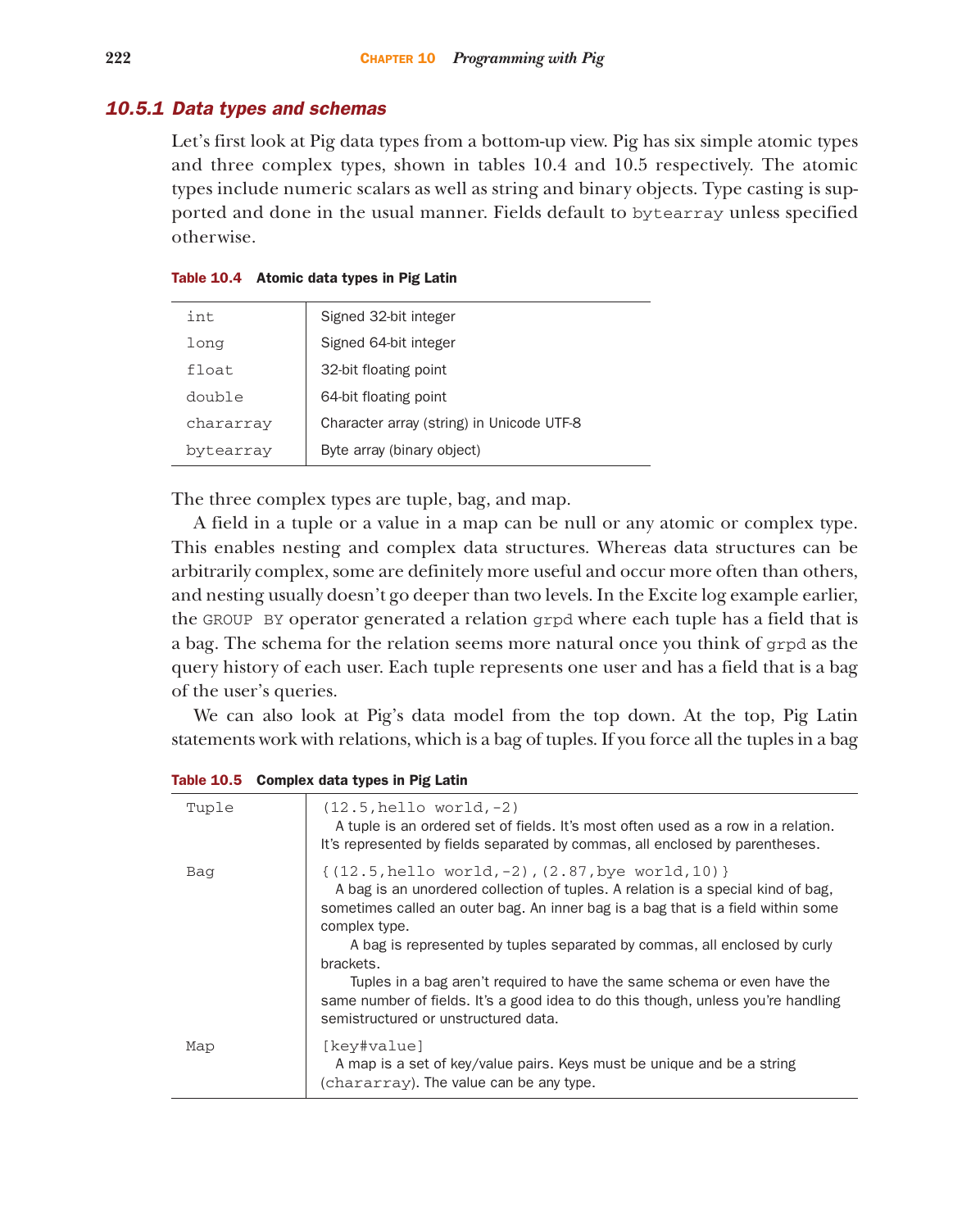to have a fixed number of fields and each field has a fixed atomic type, then it behaves like a relational data model—the relation is a table, tuples are rows (records), and fields are columns. But, Pig's data model has more power and flexibility by allowing *nested* data types. Fields can themselves be tuples, bags, or maps. Maps are helpful in processing semistructured datasuch as JSON, XML, and sparse relational data. In addition, it isn't necessary that tuples in a bag have the same number of fields. This allows tuples to represent unstructured data.

Besides declaring types for fields, schemas can also assign names to fields to make them easier to reference. Users can define schemas for relations using the AS keyword with the LOAD, STREAM, and FOREACH operators. For example, in the LOAD statement for getting the Excite query log, we defined the data types for the fields in log, as well as named the fields user, time, and query.

```
grunt> log = LOAD 'tutorial/data/excite-small.log' 
             ➥ AS (user:chararray, time:long, query:chararray);
```
In defining a schema, if you leave out the type, Pig will default to bytearray as the most generic type. You can also leave out the name, in which case a field would be unnamed and you can only reference it by position.

#### *10.5.2 Expressions and functions*

You can apply expressions and functions to data fields to compute various values. The simplest expression is a constant value . Next is to reference the value of a field . You can reference the named fields' value directly by the name. You can reference an unnamed field by \$*n*, where *n* is its position inside the tuple. (Position is numbered starting at 0.) For example, this LOAD command provides named fields to log through the schema.

```
log = LOAD 'tutorial/data/excite-small.log' 
        ➥ AS (user:chararray, time:long, query:chararray);
```
The three named fields are user, time, and query. For example, we can refer to the time field as either time or \$1, because the time field is the second field in log (position number 1). Let's say we want to extract the time field into its own relation; we can use this statement:

```
projection = FOREACH log GENERATE time;
```
We can also achieve the same with

```
projection = FOREACH log GENERATE $1;
```
Most of the time you should give names to fields. One use of referring to fields by position is when you're working with unstructured data.

When using complex types, you use the dot notation to reference fields nested inside tuples or bags. For example, recall earlier that we'd grouped the Excite log by user ID and arrived at relation grpd with a nested schema.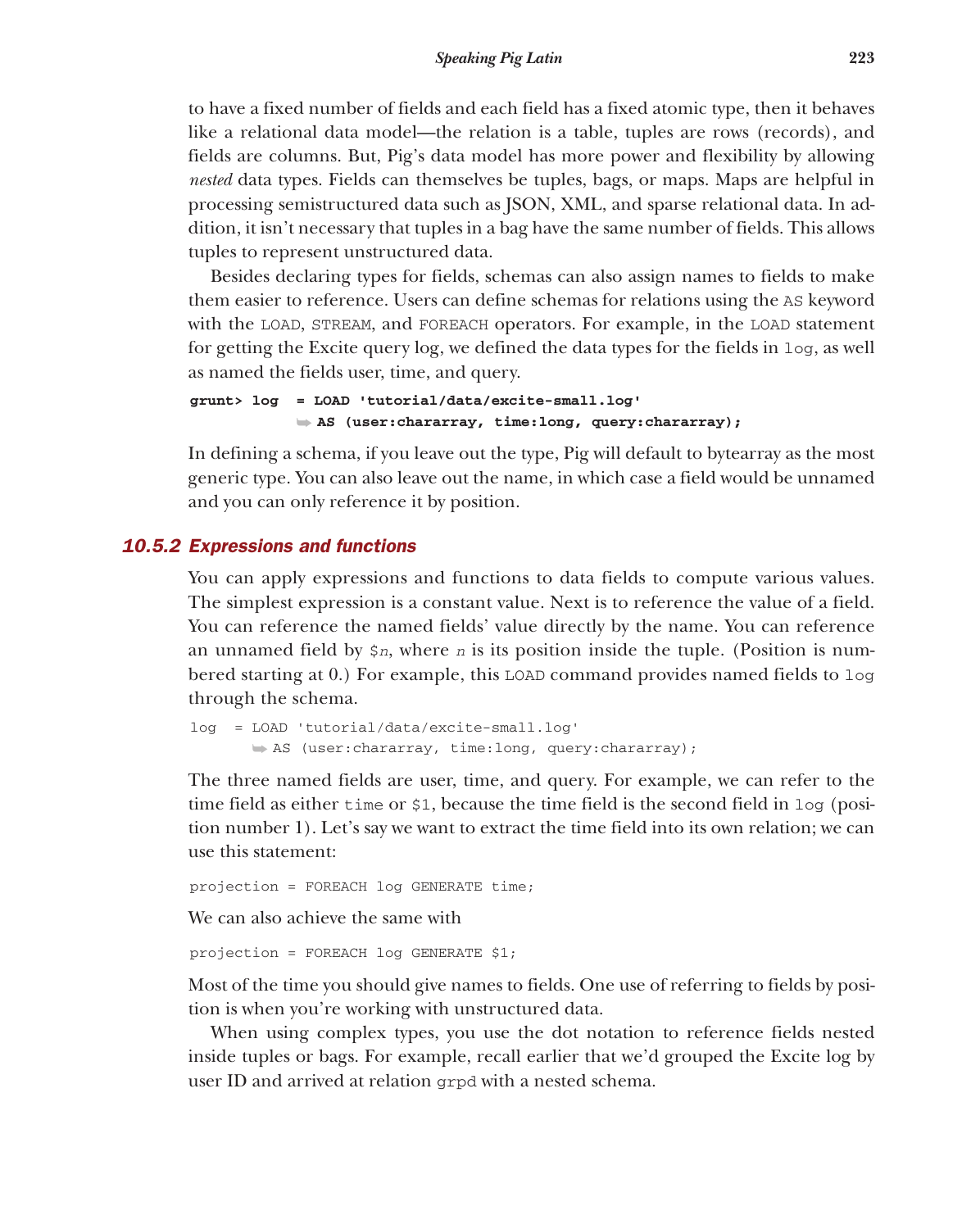| grpd | group: chararray   $log:$ bag({user: chararray, time: long,<br>query: chararray})                                                                                                                                       |
|------|-------------------------------------------------------------------------------------------------------------------------------------------------------------------------------------------------------------------------|
|      | 0567639EB8F3751C<br>{(0567639EB8F3751C, 970916161410,<br>"conan o'brien"),<br>(0567639EB8F3751C, 970916161413,<br>"conan o'brien") }<br>{(972F13CE9A8E2FA3, 970916063540,<br>972F13CE9A8E2FA3<br>finger AND download) } |

The second field in grpd is named log, of type bag. Each bag has tuples with three named fields: user, time, and query. In this relation, log.query would refer to the two copies of "conan" "o'brien" when applied to the first tuple. You can get the same field with log.\$2.

You reference fields inside maps through the pound operator instead of the dot operator. For a map named m, the value associated with key  $k$  is referenced through m#k.

Being able to refer to values is only a first step. Pig supports the standard arithmetic, comparison, conditional, type casting , and Boolean expressionsthat are common in most popular programming languages. See table 10.6.

| Constant                   | 12, 19.2,<br>'hello world'                     | Constant values such as 19 or "hello world." Numeric values<br>without decimal point are treated as int unless I or L is<br>appended to the number to make it a long. Numeric values<br>with a decimal point are treated as double unless f or F is<br>appended to the number to make it a float. |
|----------------------------|------------------------------------------------|---------------------------------------------------------------------------------------------------------------------------------------------------------------------------------------------------------------------------------------------------------------------------------------------------|
| <b>Basic</b><br>arithmetic | $+$ , $-$ , $*$ , /                            | Plus, minus, multiply, and divide.                                                                                                                                                                                                                                                                |
| Sign                       | $+X$ , $-X$                                    | Negation (-) changes the sign of a number.                                                                                                                                                                                                                                                        |
| Cast                       | $(t)$ x                                        | Convert the value of x into type t.                                                                                                                                                                                                                                                               |
| Modulo                     | x % y                                          | The remainder of x divided by y.                                                                                                                                                                                                                                                                  |
| Conditional                | (x ? y : z)                                    | Returns y if x is true, z otherwise. This expression must be<br>enclosed in parentheses.                                                                                                                                                                                                          |
| Comparison                 | $==$ , $!=$ , $\lt$ , $>$ ,<br>$\lt =$ , $> =$ | Equals to, not equals to, greater than, less than, etc.                                                                                                                                                                                                                                           |
| Pattern<br>matching        | x matches<br>regex                             | Regular expression matching of string x. Uses Java's regular<br>expression format (under the java.util.regex.<br>Pattern class) to specify regex.                                                                                                                                                 |
| Null                       | x is null,<br>x is not null                    | Check if x is null (or not).                                                                                                                                                                                                                                                                      |
| <b>Boolean</b>             | x and y,<br>x or y<br>not x                    | Boolean and, or, not.                                                                                                                                                                                                                                                                             |

|  | Table 10.6 Expressions in Pig Latin |  |
|--|-------------------------------------|--|
|--|-------------------------------------|--|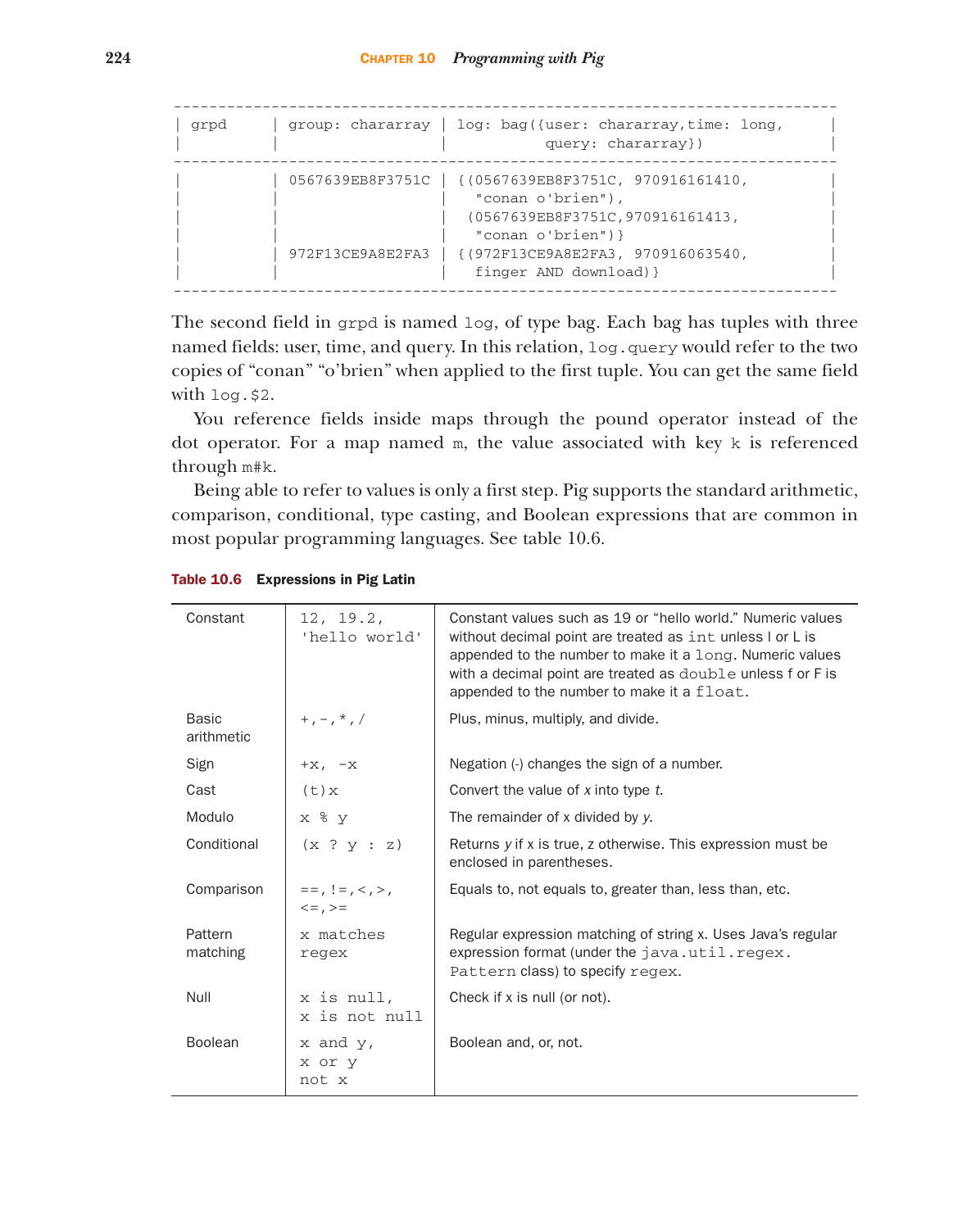Furthermore, Pig also supports functions. Table 10.7 shows Pig's built-in functions, most of which are self-explanatory. We'll discuss user-defined functions (UDF) in section 10.6.

| <b>Table 10.7</b> |  |  | <b>Built-in functions in Pig Latin</b> |
|-------------------|--|--|----------------------------------------|
|-------------------|--|--|----------------------------------------|

| AVG          | Calculate the average of numeric values in a single-column bag.                                                                                                                                                                                                                |  |
|--------------|--------------------------------------------------------------------------------------------------------------------------------------------------------------------------------------------------------------------------------------------------------------------------------|--|
| CONCAT       | Concatenate two strings (chararray) or two bytearrays.                                                                                                                                                                                                                         |  |
| <b>COUNT</b> | Calculate the number of tuples in a bag. See SIZE for other data types.                                                                                                                                                                                                        |  |
| DIFF         | Compare two fields in a tuple. If the two fields are bags, it will return tuples that are<br>in one bag but not the other. If the two fields are values, it will emit tuples where<br>the values don't match.                                                                  |  |
| MAX          | Calculate the maximum value in a single-column bag. The column must be a<br>numeric type or a chararray.                                                                                                                                                                       |  |
| MIN          | Calculate the minimum value in a single-column bag. The column must be a<br>numeric type or a chararray.                                                                                                                                                                       |  |
| <b>STZE</b>  | Calculate the number of elements. For a bag it counts the number of tuples. For a<br>tuple it counts the number of elements. For a chararray it counts the number of<br>characters. For a bytearray it counts the number of bytes. For numeric scalars it<br>always returns 1. |  |
| <b>SUM</b>   | Calculate the sum of numeric values in a single-column bag.                                                                                                                                                                                                                    |  |
| TOKENIZE     | Split a string (chararray) into a bag of words (each word is a tuple in the bag).<br>Word separators are space, double quote $(")$ , comma, parentheses, and asterisk $(*)$ .                                                                                                  |  |
| IsEmpty      | Check if a bag or map is empty.                                                                                                                                                                                                                                                |  |

You can't use expressions and functions alone. You must use them within relational operators to transform data.

## *10.5.3 Relational operators*

The most salient characteristic about Pig Latin as a language is its relational operators. These operators define Pig Latin as a data processing language. We'll quickly go over the more straightforward operators first, to acclimate ourselves to their style and syntax. Afterward we'll go into more details on the more complex operators such as COGROUP and FOREACH.

UNION combines multiple relations together whereas SPLIT partitions a relation into multiple ones. An example will make it clear:

```
grunt> a = load 'A' using PigStorage(',') as (a1:int, a2:int, a3:int);
grunt> b = load 'B' using PigStorage(',') as (b1:int, b2:int, b3:int);
grunt> DUMP a;
(0,1,2)
(1,3,4)
grunt> DUMP b;
(0,5,2)
(1,7,8)
grunt> c = UNION a, b;
grunt> DUMP c;
```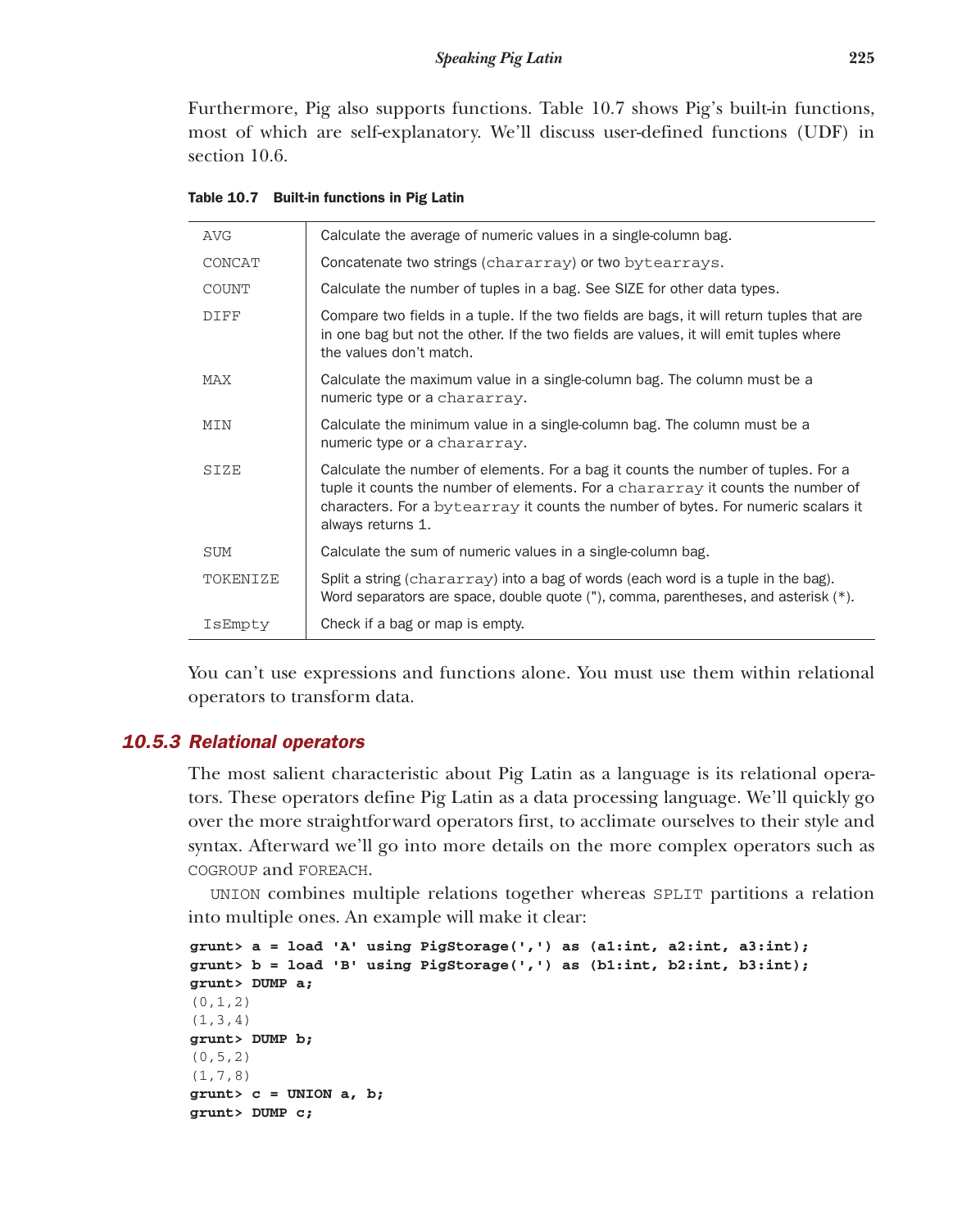```
(0,1,2)
(0,5,2)
(1,3,4)
(1,7,8)
grunt> SPLIT c INTO d IF $0 == 0, e IF $0 == 1; 
grunt> DUMP d;
(0,1,2)
(0,5,2)
grunt> DUMP e;
(1,3,4)
(1,7,8)
```
The UNION operator allows duplicates. You can use the DISTINCT operator to remove duplicates from a relation. Our SPLIT operation on c sends a tuple to d if its first field (\$0) is 0, and to e if it's 1. It's possible to write conditions such that some rows will go to both d and e or to neither. You can simulate SPLIT by multiple FILTER operators. The FILTER operator alone trims a relation down to only tuples that pass a certain test:

```
grunt> f = FILTER c BY $1 > 3;
grunt> DUMP f;
(0,5,2)
(1,7,8)
```
We've seen LIMIT being used to take a specified number of tuples from a relation. SAMPLE is an operator that randomly samples tuples in a relation according to a specified percentage.

The operations 'till now are relatively simple in the sense that they operate on each tuple as an atomic unit. More complex data processing, on the other hand, will require working on groups of tuples together. We'll next look at operators for grouping. Unlike previous operators, these grouping operatorswill create new schemas in their output that rely heavily on bagsand nested data types. The generated schema may take a little time to get used to at first. Keep in mind that these grouping operators are almost always for generating intermediate data. Their complexity is only temporary on your way to computing the final results.

The simpler of these operators is GROUP. Continuing with the same set of relations we used earlier,

```
grunt> g = GROUP c BY $2;
grunt> DUMP g;
(2,\{(0,1,2),(0,5,2)\})(4, {(1,3,4)}(8, {(1, 7, 8)}grunt> DESCRIBE c;
c: {a1: int,a2: int,a3: int}
grunt> DESCRIBE g;
g: {group: int,c: {a1: int,a2: int,a3: int}}
```
We've created a new relation, g, from grouping tuples in  $\sigma$  having the same value on the third column (\$2, also named a3). The output of GROUP always has two fields. The first field is group key, which is a3 in this case. The second field is a bag containing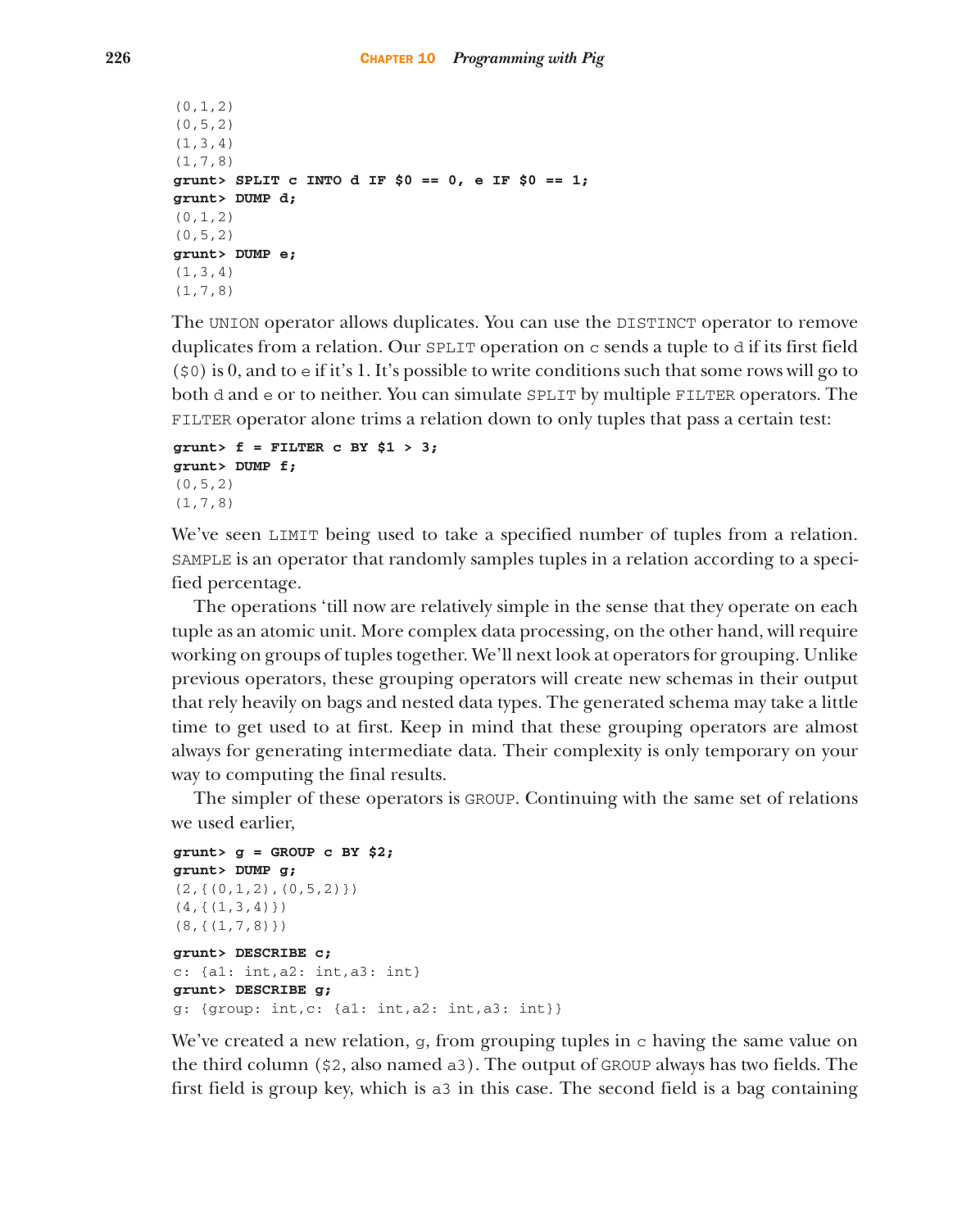all the tuples with the same group key. Looking at  $g$ 's dump, we see that it has three tuples, corresponding to the three unique values in c's third column. The bag in the first tuple represents all tuples in  $\sigma$  with the third column equal to 2. The bag in the second tuple represents all tuples in c with the third column equal to 4. And so forth. After you understand how g's data came about, you'll feel more comfortable looking at its schema. The first field of GROUP's output relation is always named group, for the group key. In this case it may seem more natural to call the first field a3, but currently Pig doesn't allow you to assign a name to replace group. You'll have to adapt yourself to refer to it as group. The second field of GROUP's output relation is always named after the relation it's operating on, which is c in this case, and as we said earlier it's always a bag. As we use this bag to hold tuples from c, the schema for this bag is exactly the schema for c —three fields of integers named a1, a2, and a3.

Before moving on, we want to note that one can GROUP by any function or expression. For example, if time is a timestamp and there exists a function DayOfWeek , one can conceivably do this grouping that would create a relation with seven tuples.

GROUP log BY DayOfWeek(time);

Finally, one can put all tuples in a relation into one big bag. This is useful for aggregate analysis on relations, as functions work on bags but not relations. For example:

```
grunt> h = GROUP c ALL;
grunt> DUMP h;
(d1, {(0,1,2), (0,5,2), (1,3,4), (1,7,8)})grunt> i = FOREACH h GENERATE COUNT($1);
grunt> dump i;
(4L)
```
This is one way to count the number of tuples in c. The first field in GROUP ALL's output is always the string all.

Now that you're comfortable with GROUP, we can look at COGROUP, which groups together tuples *from multiple relations* . It functions much like a join. For example, let's cogroup a and b on the third column.

```
grunt> j = COGROUP a BY $2, b BY $2;
grunt> DUMP j;
(2, {(0,1,2)}, {(0,5,2)}(4, \{ (1, 3, 4) \}, \{\})(8, {\{ }, {\{ }, {\{ }}(1,7,8) \})grunt> DESCRIBE j;
j: {group: int,a: {a1: int,a2: int,a3: int},b: {b1: int,b2: int,b3: int}}
```
Whereas GROUP always generates two fields in its output, COGROUP always generates three (more if cogrouping more than two relations). The first field is the group key, whereas the second and third fields are bags. These bags hold tuples from the cogrouping relations that match the grouping key. If a grouping key matches only tuples from one relation but not the other, then the field corresponding to the nonmatching relation will have an empty bag. To ignore group keys that don't exist for a relation, one can add the INNER keyword to the operation, like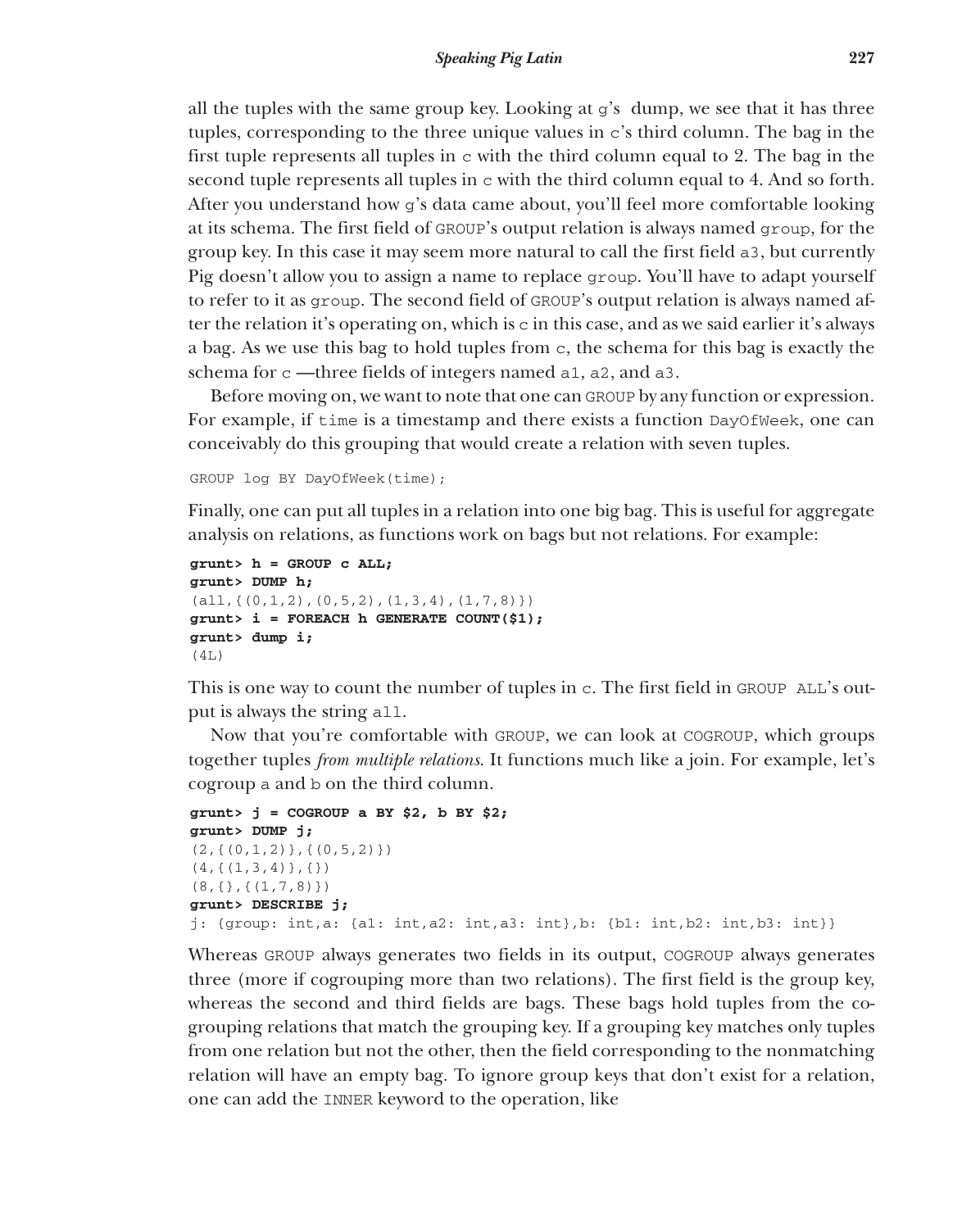```
grunt> j = COGROUP a BY $2, b BY $2 INNER;
grunt> dump j;
(2, {(0,1,2)}, {(0,5,2)}(8,{},{(1,7,8)})
grunt> j = COGROUP a BY $2 INNER, b BY $2 INNER;
grunt> dump j;
(2,\{(0,1,2)\},\{(0,5,2)\})
```
Conceptually, you can think of the default behavior of COGROUP as an outer join, and the INNER keyword can modify it to be left outer join, right outer join, or inner join. Another way to do inner join in Pig is to use the JOIN operator. The main difference between JOIN and an inner COGROUP is that JOIN creates a flat set of output records, as indicated by looking at the schema:

```
grunt> j = JOIN a BY $2, b BY $2;
grunt> dump j;
(0,1,2,0,5,2)
grunt> DESCRIBE j;
j: {a::a1: int,a::a2: int,a::a3: int,b::b1: int,b::b2: int,b::b3: int}
```
The last relational operator we look at is FOREACH. It goes through all tuples in a relation and generates new tuples in the output. Behind this seeming simplicity lies tremendous power though, particularly when it's applied to complex data types outputted by the grouping operators. There's even a nested form of FOREACH designed for handling complex types. First let's familiarize ourselves with different FOREACH operations on simple relations.

```
grunt> k = FOREACH c GENERATE a2, a2 * a3;
grunt> DUMP k;
(1,2)
(5,10)
(3,12)
(7,56)
```
FOREACH is always followed by an alias (name given to a relation) followed by the keyword GENERATE. The expressions after GENERATE control the output. At its simplest, we use FOREACH to project specific columns of a relation into the output. We can also apply arbitrary expressions, such as multiplication in the preceding example.

For relations with nested bags (e.g., ones generated by the grouping operations), FOREACH has special projection syntax, and a richer set of functions. For example, applying nested projection to have each bag retain only the first field:

```
grunt> k = FOREACH g GENERATE group, c.a1;
grunt> DUMP k;
(2, {(0), (0)}(4,{(1)})
(8, {(1)}
```
To get two fields in each bag:

```
grunt> k = FOREACH g GENERATE group, c.(a1,a2);
grunt> DUMP k;
(2, {(0,1), (0,5)}
```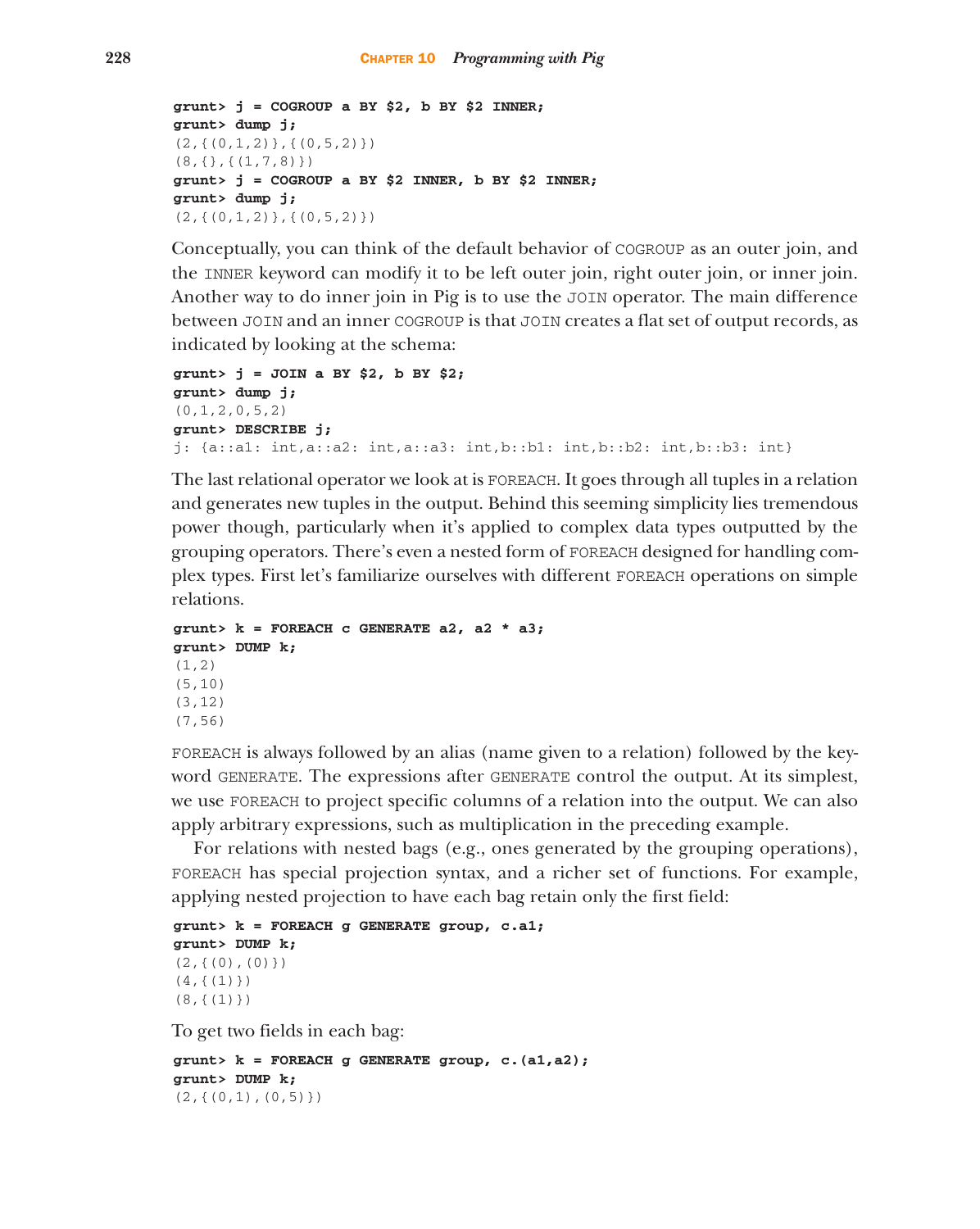$(4, {(1,3)}$ (8,{(1,7)})

Most built-in Pig functions are geared toward working on bags.

```
grunt> k = FOREACH g GENERATE group, COUNT(c);
grunt> DUMP k;
(2,2L)
(4,1L)
(8,1L)
```
Recall that g is based on grouping c on the third column. This FOREACH statement therefore generates a frequency count of the values in c's third column. As we said earlier, grouping operators are mainly for generating intermediate data that will be simplified by other operators such as FOREACH. The COUNT function is one of the aggregate functions. As we'll see, you can create many other functions via UDFs.

The FLATTEN function is designed to flatten nested data types. Syntactically it looks like a function, such as COUNT and AVG, but it's a special operator as it can change the structure of the output created by FOREACH...GENERATE. Its flattening behavior is also different depending on how it's applied and what it's applied to. For example, consider a relation with tuples of the form  $(a, (b, c))$ . The statement FOREACH... GENERATE  $\zeta$ 0, FLATTEN( $\zeta$ 1) will create one output tuple of the form (a, b, c) for each input tuple.

When applied to bags, FLATTEN modifies the FOREACH...GENERATE statement to generate new tuples. It removes one layer of nesting and behaves almost the opposite of grouping operations. If a bag contains *N* tuples, flattening it will remove the bag and create *N* tuples in its place.

```
grunt> k = FOREACH g GENERATE group, FLATTEN(c);
grunt> DUMP k;
(2,0,1,2)
(2,0,5,2)
(4,1,3,4)
(8,1,7,8)
grunt> DESCRIBE k;
k: {group: int,c::a1: int,c::a2: int,c::a3: int}
```
Another way to understand FLATTEN is to see that it produces a cross-product. This view is helpful when we use FLATTEN multiple times within a single FOREACH statement. For example, let's say we've somehow created a relation l.

```
grunt> dump l;
(1, {(1,2)}, {(3)})
(4,\{(4,2),(4,3)\},\{(6),(9)\})(8, {(8,3), (8,4)}, {(9)}grunt> describe l;
d: {group: int,a: {a1: int,a2: int},b: {b1: int}}
```
The following statement that flattens two bags outputs all combinations of those two bags for each tuple:

```
grunt> m = FOREACH l GENERATE group, FLATTEN(a), FLATTEN(b);
grunt> dump m;
```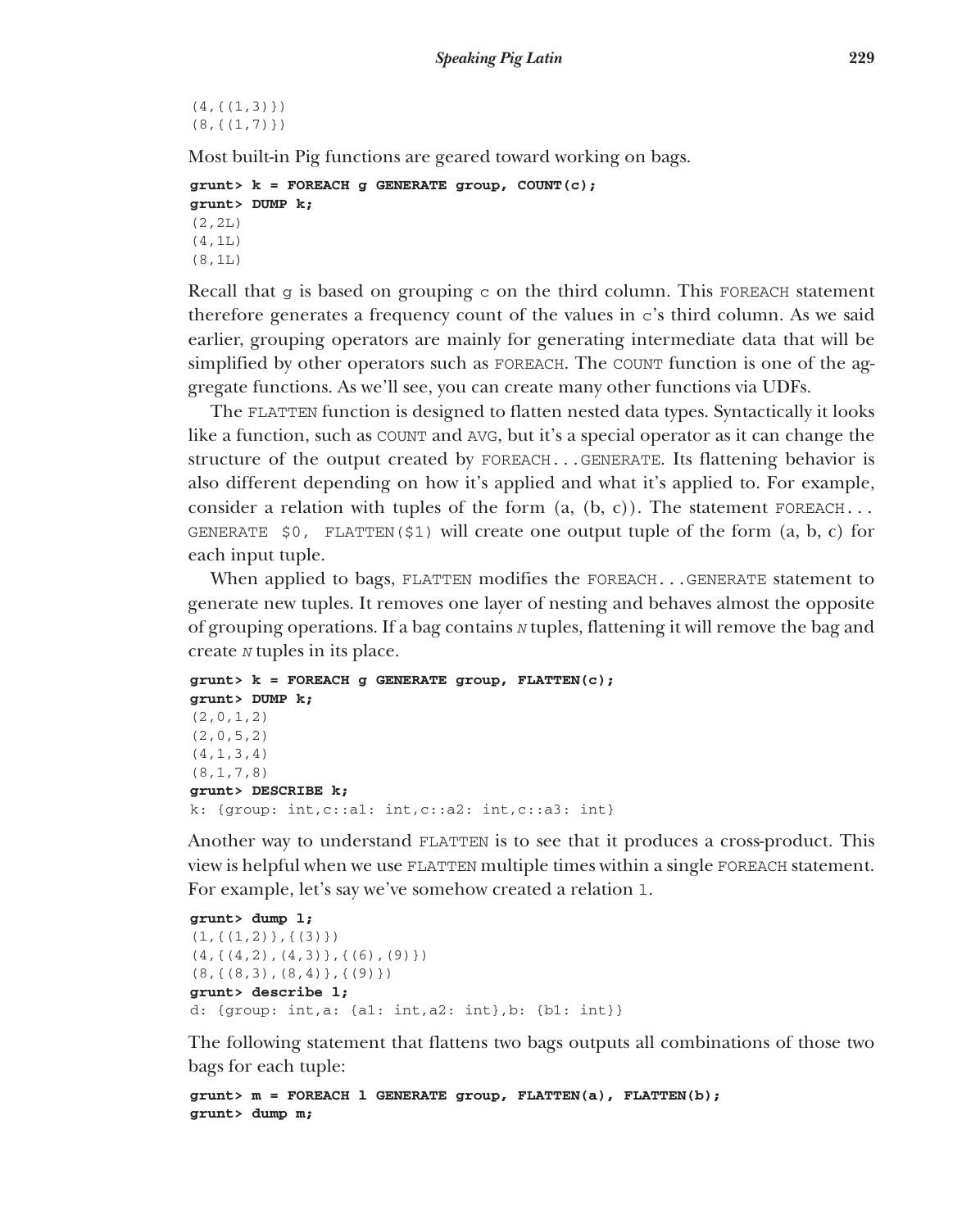(1,1,2,3) (4,4,2,6) (4,4,2,9) (4,4,3,6) (4,4,3,9) (8,8,3,9) (8,8,4,9)

We see that the tuple with group key 4 in relation 1 has a bag of size 2 in field a and also a bag size 2 in field b. The corresponding output in m therefore has four rows representing the full cross-product.

Finally, there's a nested form of FOREACH to allow for more complex processing of bags. Let's assume you have a relation (say l) and one of its fields (say a) is a bag, a FOREACH with nested block has this form:

```
alias = FOREACH l {
            tmp1 = operation on a;
            [more operations...]
            GENERATE expr [, expr...]
 }
```
The GENERATE statement must always be present at the end of the nested block. It will create some output for each tuple in l. The operations in the nested block can create new relations based on the bag a. For example, we can trim down the a bag in each element of l's tuple.

```
grunt> m = FOREACH l {
         tmp1 = FILTER a BY a1 >= a2;
         GENERATE group, tmp1, b;
     }
grunt> DUMP m;
(1,\{\},\{(3)\})(4, {(4,2), (4,3)}, {(6), (9)}(8,{(8,3),(8,4)},{(9)})
```
You can have multiple statements in the nested block. Each one can even be operating on different bags.

```
grunt> m = FOREACH l {
         tmp1 = FILTER a BY a1 >= a2;
         tmp2 = FILTER b by $0 < 7;
         GENERATE group, tmp1, tmp2;
     };
grunt> DUMP m;
(1,\{\},\{(3)\})(4, {(4,2), (4,3)}, {(6)}(8, {(8,3), (8,4)},\{\})
```
As of this writing, only five operators are allowed in the nested block: DISTINCT, FILTER, LIMIT, ORDER, and SAMPLE. It's expected that more will be supported in the future.

NOTE Sometimes the output of FOREACH can have a completely different schema from its input. In those cases, users can specify the output schema using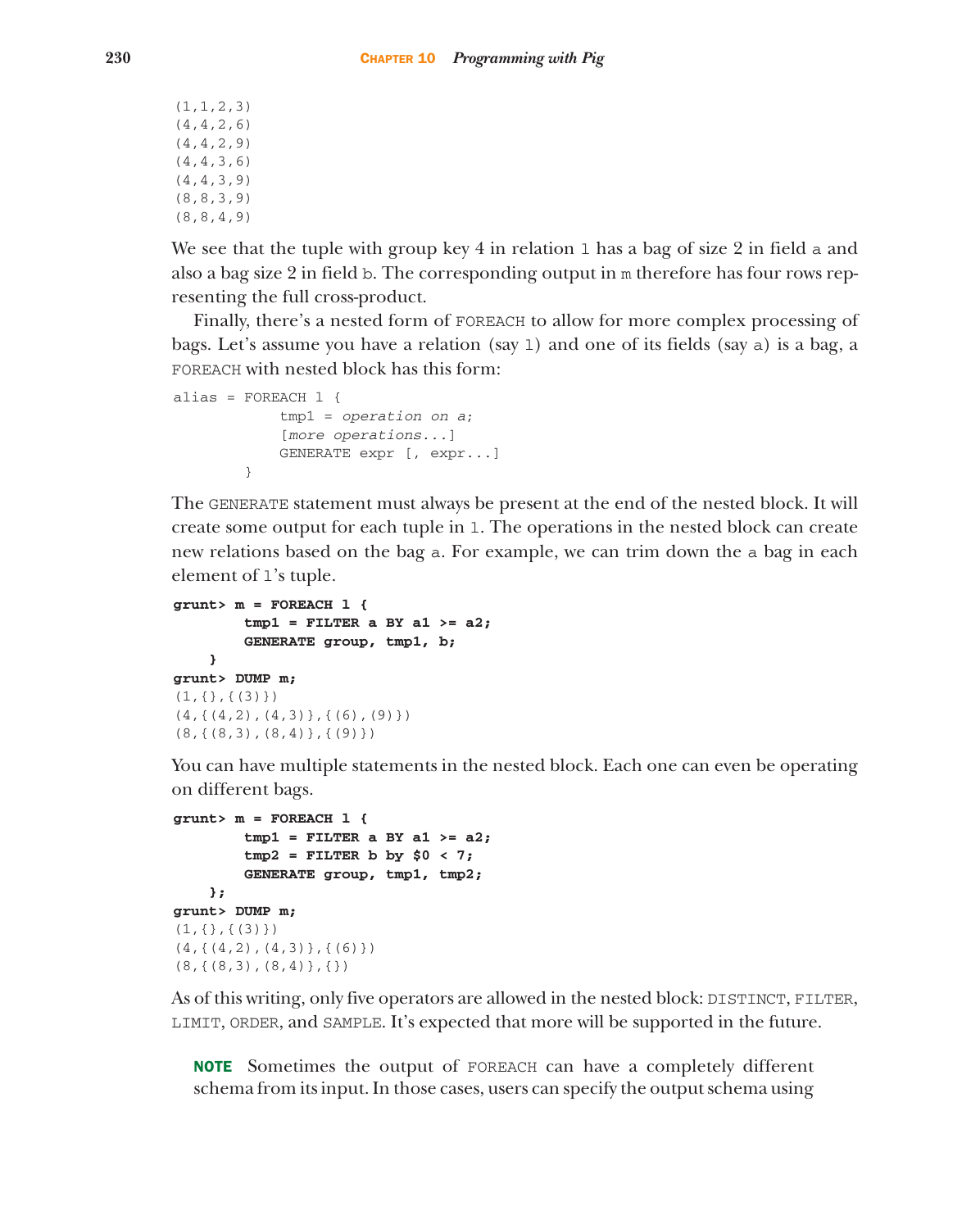the AS option after each field. This syntax differs from the LOAD command where the schema is specified as a list after the AS option, but in both cases we use AS to specify a schema.

Table 10.8 summarizes the relational operators in Pig Latin. On many operators you'll see an option for PARALLEL n. The number n is the degree of parallelism you want for executing that operator. In practice n is the number of reduce tasks in Hadoop that Pig will use. If you don't set n it'll default to the default setting of your Hadoop cluster. Pig documentation recommends setting the value of n according to the following guideline:

 $n = (4nodes - 1) * 0.45 * RAM$ 

where #nodes is the number of nodes and RAM is the amount of memory in GB on each node.

| SPLIT         | SPLIT alias INTO alias IF expression, alias IF<br>expression [, alias IF expression ];<br>Splits a relation into two or more relations, based on the given Boolean<br>expressions. Note that a tuple can be assigned to more than one relation, or to<br>none at all.                                                                                                                                                     |
|---------------|---------------------------------------------------------------------------------------------------------------------------------------------------------------------------------------------------------------------------------------------------------------------------------------------------------------------------------------------------------------------------------------------------------------------------|
| UNION         | alias = UNION alias, alias, $[$ , alias $]$<br>Creates the union of two or more relations. Note that                                                                                                                                                                                                                                                                                                                      |
|               | As with any relation, there's no guarantee to the order of tuples                                                                                                                                                                                                                                                                                                                                                         |
|               | Doesn't require the relations to have the same schema or even the same<br>number of fields                                                                                                                                                                                                                                                                                                                                |
|               | Doesn't remove duplicate tuples                                                                                                                                                                                                                                                                                                                                                                                           |
| <b>FILTER</b> | alias = FILTER alias BY expression;<br>Selects tuples based on Boolean expression. Used to select tuples that you<br>want or remove tuples that you don't want.                                                                                                                                                                                                                                                           |
| DISTINCT      | alias = DISTINCT alias [PARALLEL n];<br>Remove duplicate tuples.                                                                                                                                                                                                                                                                                                                                                          |
| SAMPLE        | alias = SAMPLE alias factor;<br>Randomly sample a relation. The sampling factor is given in factor. For<br>example, a 1% sample of data in relation large_data is<br>small_data = SAMPLE large_data 0.01;<br>The operation is probabilistic in such a way that the size of small_data will<br>not be exactly 1% of large_data, and there's no guarantee the operation will<br>return the same number of tuples each time. |
| FOREACH       | alias = FOREACH alias GENERATE expression [, expression<br>$\dots$ ] [AS schema];<br>Loop through each tuple and generate new tuple(s). Usually applied to transform<br>columns of data, such as adding or deleting fields.<br>One can optionally specify a schema for the output relation; for example,<br>naming new fields.                                                                                            |

Table 10.8 Relational operators in Pig Latin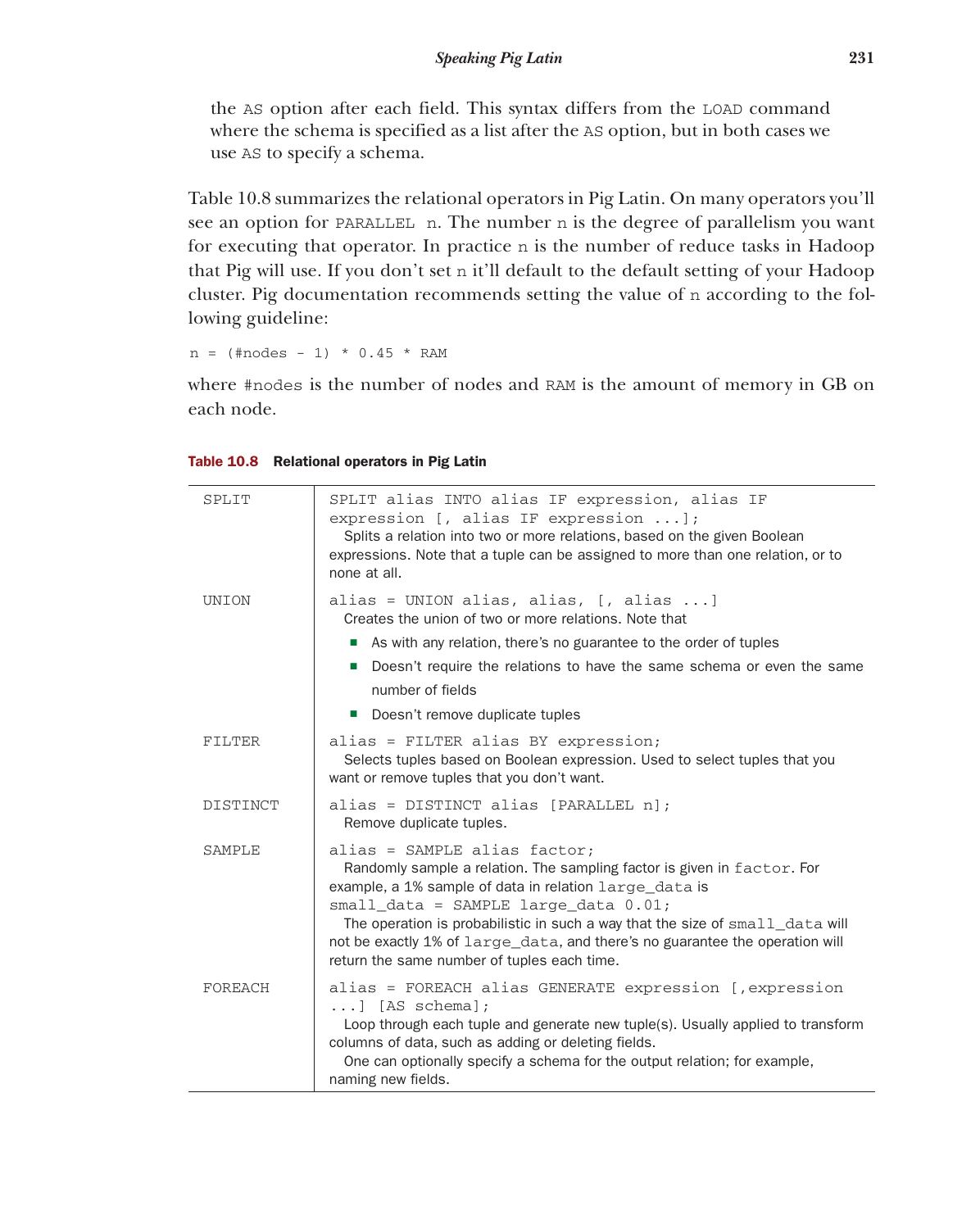Table 10.8 Relational operators in Pig Latin (*continued*)

| FOREACH<br>(nested) | alias = FOREACH nested_alias {<br>alias = $nested_op;$<br>$[alias = nested_op; ]$<br>GENERATE expression [, expression ];<br>$};$<br>Loop through each tuple in nested_alias and generate new tuple(s).<br>At least one of the fields of nested_alias should be a bag. DISTINCT,<br>FILTER, LIMIT, ORDER, and SAMPLE are allowed operations in nested_op                                                                                                                                                                                                                                                                                                                                                                                                                                                                                                                                                                                                                                                                                                                                                                                                                                                                                   |
|---------------------|--------------------------------------------------------------------------------------------------------------------------------------------------------------------------------------------------------------------------------------------------------------------------------------------------------------------------------------------------------------------------------------------------------------------------------------------------------------------------------------------------------------------------------------------------------------------------------------------------------------------------------------------------------------------------------------------------------------------------------------------------------------------------------------------------------------------------------------------------------------------------------------------------------------------------------------------------------------------------------------------------------------------------------------------------------------------------------------------------------------------------------------------------------------------------------------------------------------------------------------------|
| <b>JOIN</b>         | to operate on the inner bag(s).<br>alias = JOIN alias BY field alias, alias BY field alias [,<br>alias BY field_alias ] [USING "replicated"] [PARALLEL n];<br>Compute inner join of two or more relations based on common field values.<br>When using the replicated option, Pig stores all relations after the first one in<br>memory for faster processing. You have to ensure that all those smaller relations<br>together are indeed small enough to fit in memory.<br>Under JOIN, when the input relations are flat, the output relation is also flat. In<br>addition, the number of fields in the output relation is the sum of the number of<br>fields in the input relations, and the output relation's schema is a concatenation<br>of the input relations' schemas.                                                                                                                                                                                                                                                                                                                                                                                                                                                              |
| <b>GROUP</b>        | alias = GROUP alias { $[ALL]   [BY [{field\_alias} ],$<br>field_alias]] $\vert * \vert$ [expression]] } [PARALLEL n];<br>Within a single relation, group together tuples with the same group key. Usually<br>the group key is one or more fields, but it can also be the entire tuple $(*)$ or an<br>expression. One can also use GROUP alias ALL to group all tuples into<br>one group.<br>The output relation has two fields with autogenerated names. The first field is<br>always named "group" and it has the same type as the group key. The second<br>field takes the name of the input relation and is a bag type. The schema for the<br>bag is the same as the schema for the input relation.                                                                                                                                                                                                                                                                                                                                                                                                                                                                                                                                     |
| COGROUP             | alias = $COGROUP$ alias BY field_alias [INNER   OUTER],<br>BY field_alias [INNER   OUTER] [PARALLEL n];<br>alias<br>Group tuples from two or more relations, based on common group values.<br>The output relation will have a tuple for each unique group value. Each tuple will<br>have the group value as its first field. The second field is a bag containing tuples<br>from the first input relation with matching group value. Ditto for the third field of<br>the output tuple.<br>In the default OUTER join semantic, all group values appearing in any input<br>relation are represented in the output relation. If an input relation doesn't<br>have any tuple with a particular group value, it will have an empty bag in the<br>corresponding output tuple. If the INNER option is set for a relation, then only<br>group values that exist in that input relation are allowed in the output relation.<br>There can't be an empty bag for that relation in the output.<br>You can group on multiple fields. For this, you have to specify the fields in a<br>comma-separated list enclosed by parentheses for field_alias.<br>COGROUP (with INNER) and JOIN are similar except that COGROUP generates<br>nested output tuples. |
| CROSS               | alias = CROSS alias, alias [, alias ] [PARALLEL n];<br>Compute the (flat) cross-product of two or more relations. This is an expensive<br>operation and you should avoid it as far as possible.                                                                                                                                                                                                                                                                                                                                                                                                                                                                                                                                                                                                                                                                                                                                                                                                                                                                                                                                                                                                                                            |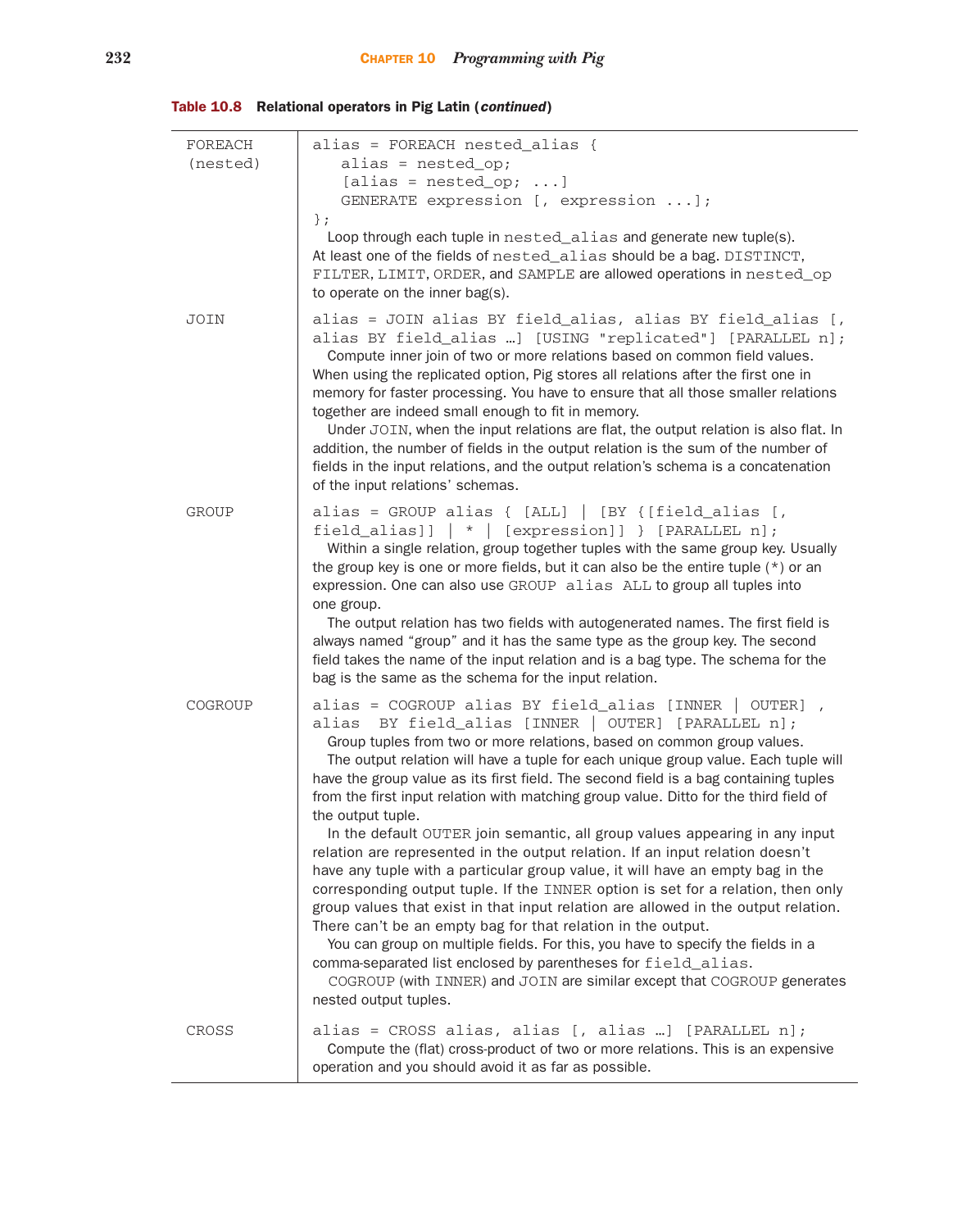Table 10.8 Relational operators in Pig Latin (*continued*)

| ORDER  | alias = ORDER alias BY { $*$ [ASC DESC]   field alias<br>[ASC   DESC] [, field_alias [ASC   DESC] ] } [PARALLEL n];<br>Sort a relation based on one or more fields. If you retrieve the relation right<br>after the ORDER operation (by DUMP or STORE), it's guaranteed to be in the<br>desired sorted order. Further processing (FILTER, DISTINCT, etc.) may destroy<br>the ordering. |  |
|--------|----------------------------------------------------------------------------------------------------------------------------------------------------------------------------------------------------------------------------------------------------------------------------------------------------------------------------------------------------------------------------------------|--|
| STREAM | alias = $STREAM$ alias [, alias ] $THROUGH$ { 'command'  <br>cmd alias } [AS schema] ;<br>Process a relation with an external script.                                                                                                                                                                                                                                                  |  |

At this point you've learned various aspects of the Pig Latin language—data types, expressions, functions, and relational operators. You can extend the language further with user-defined functions. But before discussing that we'll end this section with a note on Pig Latin compilation and optimization.

#### **10.5.4 Execution optimization**

As with many modern compilers, the Pig compiler can reorder the execution sequence to optimize performance, as long as the execution plan remains logically equivalent to the original program. For example, imagine a program that applies an expensive function (say, encryption) to a certain field (say, social security number) of every record, followed by a filtering function to select records based on a different field (say, limit only to people within a certain geography). The compiler can reverse the execution order of those two operations without affecting the final result, yet performance is much improved. Having the filtering step first can dramatically reduce the amount of data and work the encryption step will have to do.

As Pig matures, more optimization will be added to the compiler. Therefore it's important to try to always use the latest version. But there's always a limit to a compiler's ability to optimize arbitrary code. You can read Pig's web documentation for techniques to improve performance. A list of tips for enhancing performance under Pig version 0.3 is at [http://hadoop.apache.org/pig/docs/](http://hadoop.apache.org/pig/docs/r0.3.0/cookbook.html) [r0.3.0/cookbook.html.](http://hadoop.apache.org/pig/docs/r0.3.0/cookbook.html)

## *10.6 Working with user-defined functions*

Fundamental to Pig Latin's design philosophy is its extensibility through user-defined functions (UDFs), and there's a well-defined set of APIs for writing UDFs. This doesn't mean that you'll have to write all the functions you need yourself. Part of Pig's ecosystem<sup>4</sup> is PiggyBank,<sup>5</sup> an online repository for users to share their functions. You should

<sup>4</sup> I thought about calling it a Pig pen, but PigPen is actually the name of an Eclipse plug-in for editing Pig Latin scripts. See [http://wiki.apache.org/pig/PigPen.](http://wiki.apache.org/pig/PigPen)

<sup>5</sup> [http://wiki.apache.org/pig/PiggyBank.](http://wiki.apache.org/pig/PiggyBank)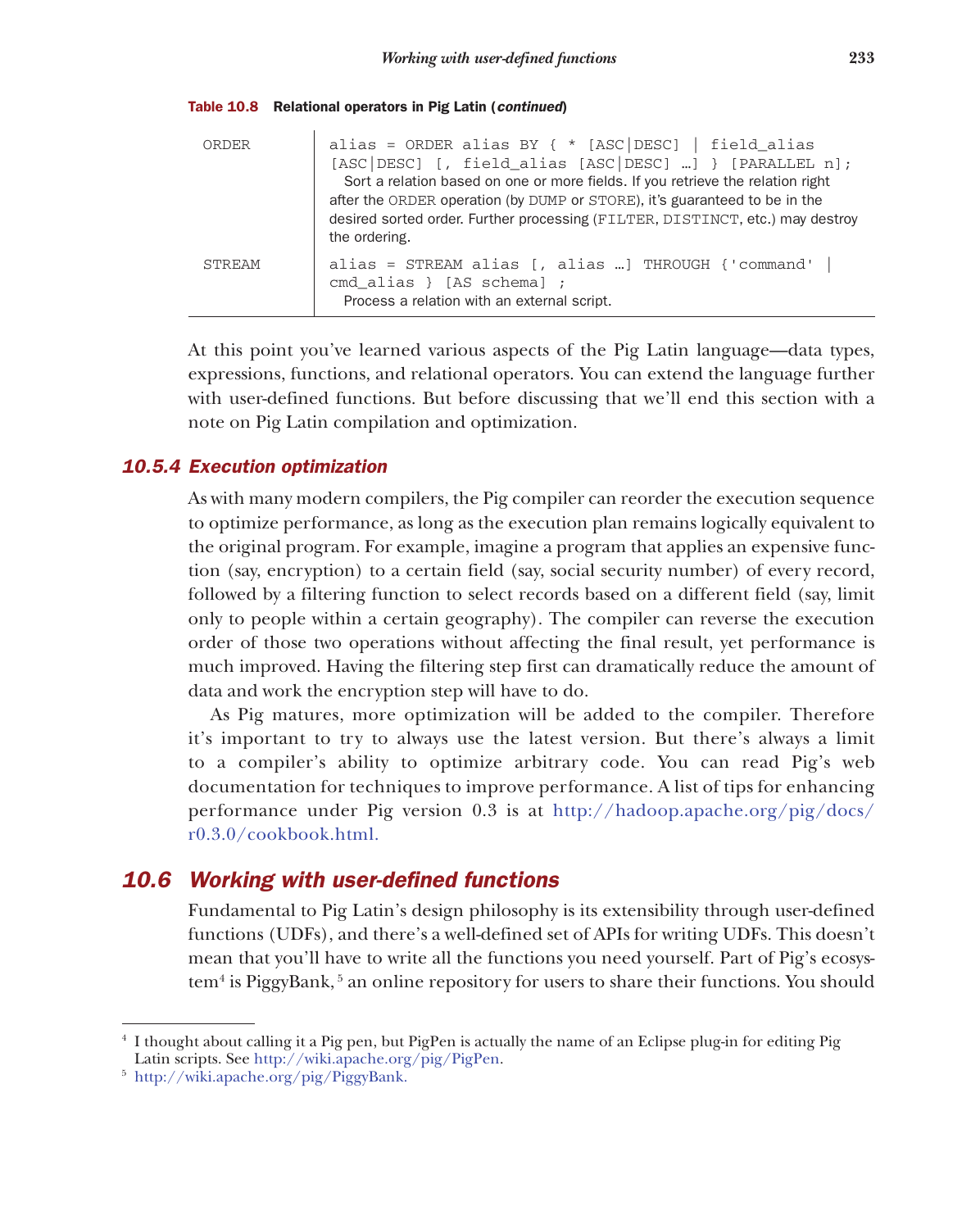check PiggyBank first for any function you need. Only if you don't find an appropriate function should you consider writing your own. You should also consider contributing your UDF back to PiggyBank to benefit others in the Pig community.

### *10.6.1 Using UDFs*

As of this writing UDFs are always written in Java and packaged in jar files. To use a particular UDF you'll need the jar file containing the UDF's class file(s). For example, when using functions from PiggyBank you'll most likely obtain a piggybank.jar file.

To use a UDF, you must first register the jar file with Pig using the REGISTER statement . Afterward, you invoke the UDF by its fully qualified Java class name. For example, there's an UPPER function in PiggyBank that transforms a string to uppercase:

```
REGISTER piggybank/java/piggybank.jar;
b = FOREACH a GENERATE
       ➥ org.apache.pig.piggybank.evaluation.string.UPPER($0);
```
If you need to use a function multiple times, it'll get annoying to write out the fully qualified class name every time. Pig offers the DEFINE statement to assign a name to a UDF. You can rewrite the above statements to

```
REGISTER piggybank/java/piggybank.jar;
DEFINE Upper org.apache.pig.piggybank.evaluation.string.UPPER();
b = FOREACH a GENERATE Upper($0);
```
Table 10.9 summarizes the UDF-related statements.

#### Table 10.9 UDF statements in Pig Latin

| DEFINE   | DEFINE alias { function   'command' $[]$ };<br>Assign an alias to a function or command.                                                                                           |  |  |  |
|----------|------------------------------------------------------------------------------------------------------------------------------------------------------------------------------------|--|--|--|
| REGISTER | REGISTER alias:<br>Register UDFs with Pig. Currently UDFs are only written in Java, and alias is the<br>path of the JAR file. All UDFs must be registered before they can be used. |  |  |  |

If you're only using UDFs written by other people, this is all you need to know. But if you can't find the UDF you need, you'll have to write your own.

#### *10.6.2 Writing UDFs*

Pig supports two main categories of UDFs: eval $^6$  and load/store. We use the load/ store functions only in LOAD and STORE statements to help Pig read and write special formats. Most UDFs are eval functions that take one field value and return another field value.

<sup>6</sup> Some eval functions are quite common and have special considerations. They're sometimes described in their own categories. These include filter functions (eval functions that return a Boolean) and aggregate functions (eval functions that take a bag and return a scalar value).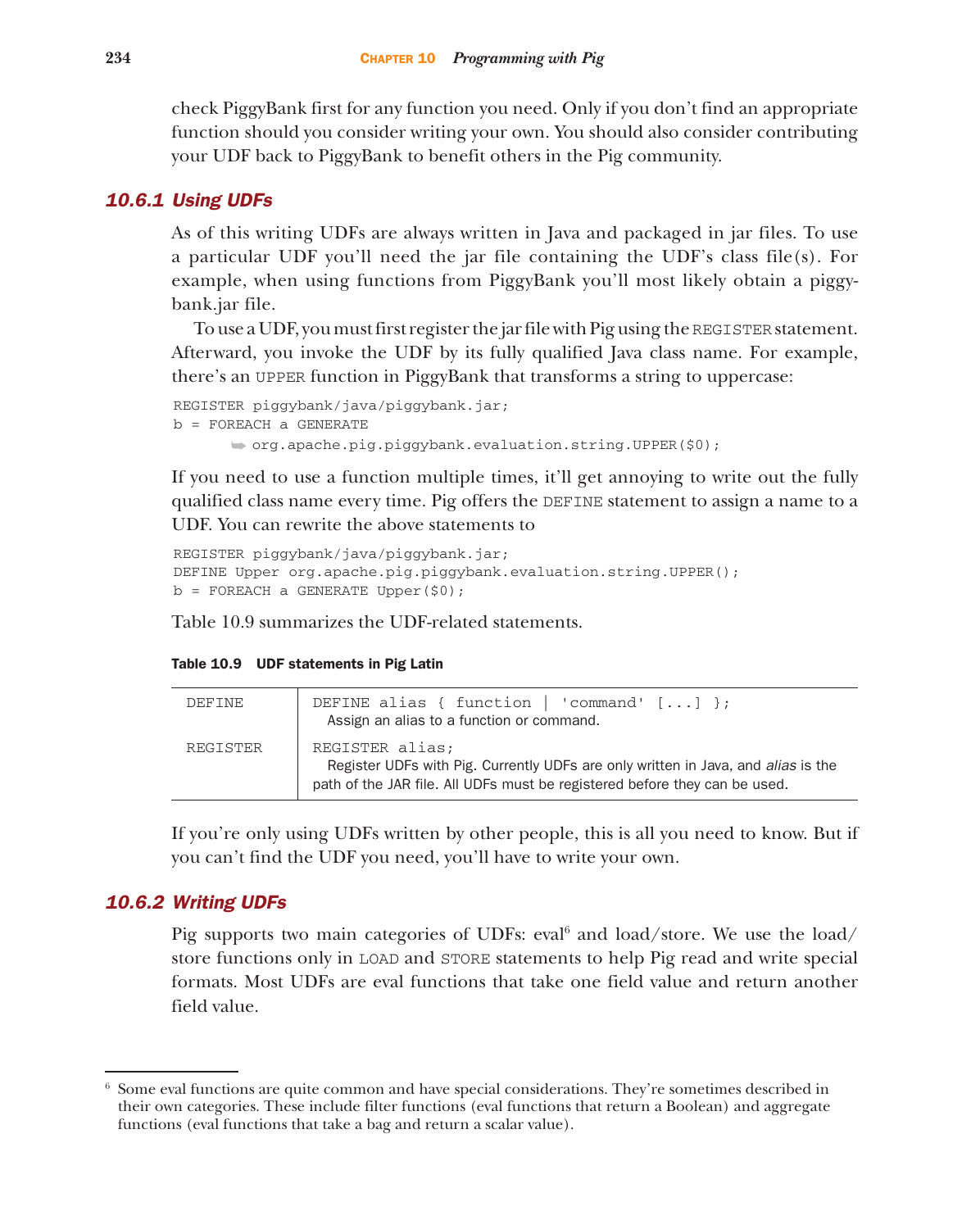As of this writing, you can only write a UDF using Pig's Java API.<sup>7</sup> To create an eval UDF you make a Java class that extends the abstract  $EvalFunc < T>$  class. It has only one abstract method which you need to implement:

```
abstract public T exec(Tuple input) throws IOException;
```
This method is called on each tuple in a relation, where each tuple is represented by a Tuple object. The exec() method processes the tuple and returns a type  $T$  corresponding to a valid Pig Latin type.  $\text{T}$  can be any one of the Java classes in table 10.10, some of which are native Java classes and some of which are Pig extensions.

| <b>Pig Latin type</b> | Java class                        |
|-----------------------|-----------------------------------|
| Bytearray             | DataByteArray                     |
| Chararray             | String                            |
| Int.                  | Integer                           |
| Long                  | Long                              |
| Float.                | Float                             |
| Double                | Double                            |
| Tuple                 | Tuple                             |
| Bag                   | DataBag                           |
| Map                   | Map <object, object=""></object,> |

Table 10.10 Pig Latin types and their equivalent classes in Java.

The best way to learn about writing UDFs is to dissect one of the existing UDFs in PiggyBank. Even when writing your own, it's often useful to start with a working UDF that's functionally similar to what you want and only modify the processing logic. For our purpose, let's explore the UPPER UDFwe used earlier from PiggyBank. The exec() method looks like this:

```
public class UPPER extends EvalFunc<String>
{
     public String exec(Tuple input) throws IOException {
        if (input == null || input.size() == 0)
             return null;
         try {
            String str = (String) input.get(0); return str.toUpperCase();
         } catch(Exception e){
             System.err.println("Failed to process input; error - " +
                                   \rightarrow e.getMessage());
             return null;
         }
     }
}
```
 $^7$  The Javadoc for the API is at [http://hadoop.apache.org/pig/javadoc/docs/api/.](http://hadoop.apache.org/pig/javadoc/docs/api/)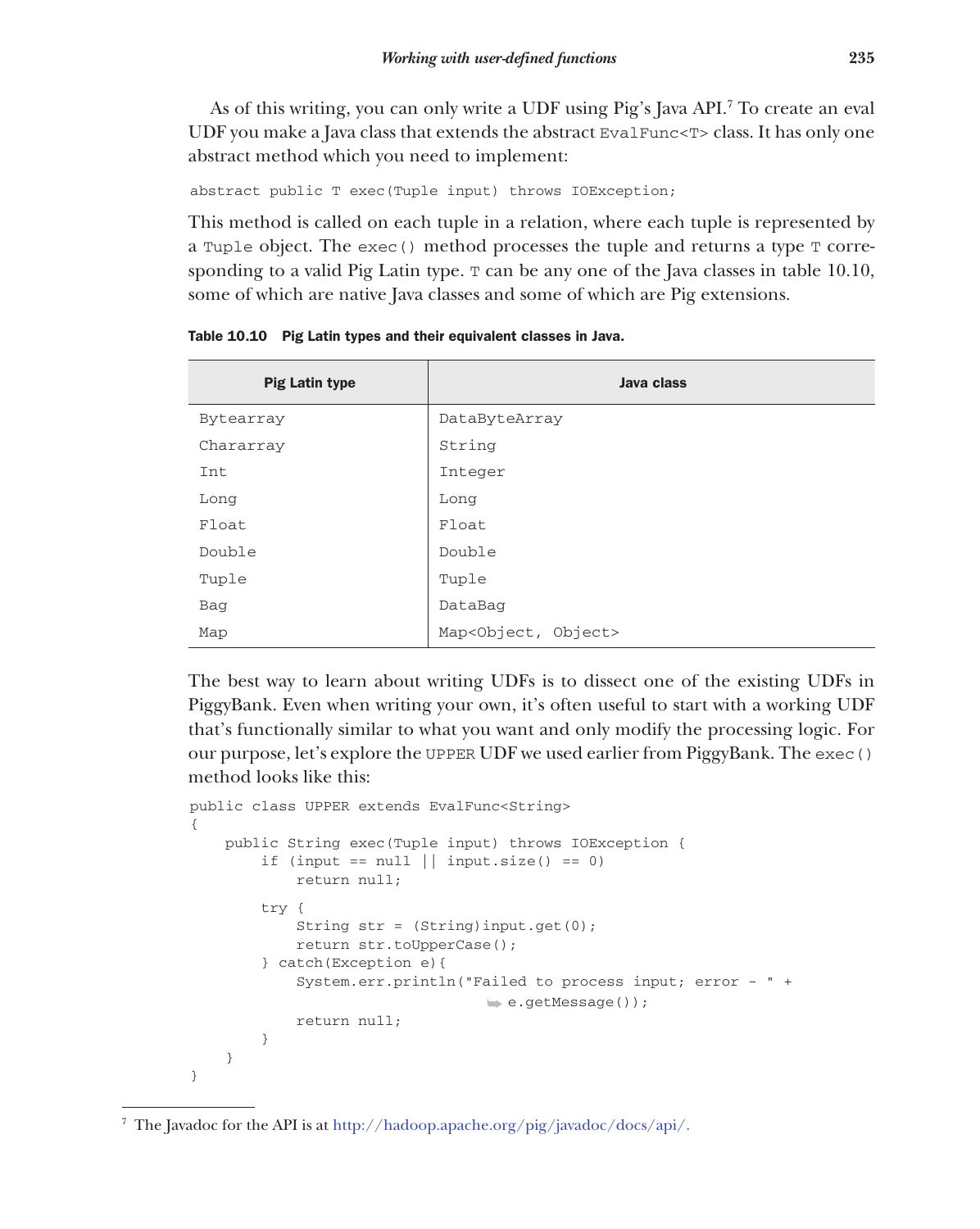The object input belongs to the Tuple class, which has two methods for retrieving its content.

```
List<Object> getAll();
Object get(int fieldNum) throws ExecException;
```
The getAll() method return all fields in the tuple as an ordered list. UPPER instead uses the  $qet()$  method to request for a specific field (at position 0). This method would throw an ExecException if the requested field number is greater than the number of fields in the tuple. In UPPER the retrieved field is casted to a Java String, which usually works but may cause a cast exception if we were castingbetween incompatible data types. We'll see later how to use Pig to ensure that our casting works. In any case, the try/catch block would've caught and handled any exception. If everything works, UPPER's exec() method will return a String with characters uppercased. In addition, most UDFs should implement the default behavior that the output is null when the input tuple is null.

In addition to implementing exec(), UPPER also overrides a couple methods from EvalFunc, one of which is getArgToFuncMapping:

```
@Override
public List<FuncSpec> getArgToFuncMapping() throws FrontendException {
    List<FuncSpec> funcList = new ArrayList<FuncSpec>();
     funcList.add(new FuncSpec(this.getClass().getName(),
         ➥ new Schema(new Schema.FieldSchema(null, DataType.CHARARRAY))));
    return funcList;
}
```
The getArgToFuncMapping() method returns a List of FuncSpec objects representing the schema of each field in the input tuple. Pig will handle typecasting for you by converting the types of all fields in a tuple to conform to this schema before passing it to exec(). It will pass fields that can't be converted to the desired type as null.

UPPER only cares about the type of the first field, so it adds only one FuncSpec to the list, and this FuncSpec states that the field must be of type chararray, represented as DataType.CHARARRAY. The instantiation of FuncSpec is quite convoluted, which is due to Pig's ability to handle complex nested types. Fortunately, unless you work with unusually complicated types, you'll probably find a FuncSpec instantiation for the type you want already in one of PiggyBank 's UDFs. Reuse that in your code. You can even reuse the entire getArgToFuncMapping() function if you have the same tuple schema as another UDF.

Besides telling Pig the input schema, you can also tell Pig the schema of your output. You may not need to do this if the output of your UDF is a simple scalar , as Pig will use Java's Reflection mechanism to infer the schema automatically. But if your UDF returns a tuple or a bag, the Reflection mechanismwill fail to figure out the schema completely. In that case you should specify it so that Pig can propagate the schema correctly.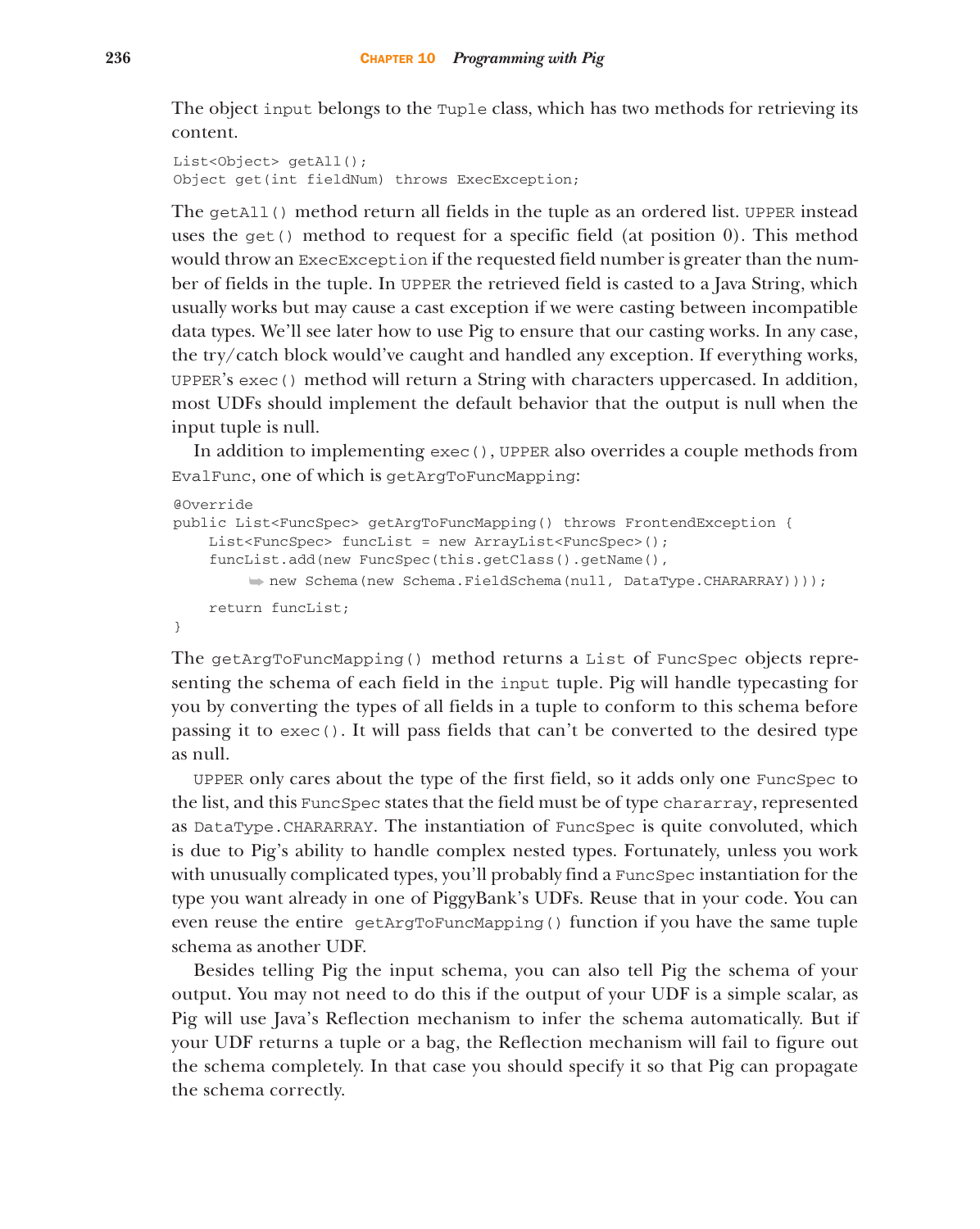In UPPER's case it only outputs a simple String, so it's not necessary to specify the output schema. But UPPER does do this by overriding outputSchema() to tell Pig that it's returning a string (DataType.CHARARRAY).

```
@Override
public Schema outputSchema(Schema input) {
    return new Schema(
        new Schema.FieldSchema(
            getSchemaName(this.getClass().getName().toLowerCase(), input),
             DataType.CHARARRAY
         )
    );
}
```
Again, the Schema object construction looks convoluted because of Pig's ability to have complex nested types. One special case is if the schema of your UDF's output is the same as the input. We can return a copy of the input schema:

```
public Schema outputSchema(Schema input) {
     return new Schema(input);
}
```
As with the construction of FuncSpec, you'll probably find some preexisting UDFs in PiggyBank with your desired output schema.

A few types of UDFs call for special considerations. Filter functions are eval functions that return a Boolean, and we use them in Pig Latin's FILTER and SPLIT statements. They should extend FilterFunc instead of EvalFunc. Aggregate functions are eval functions that take in a bag and return a scalar. They're usually used for computing aggregate metrics, such as COUNT, and we can sometimes optimize them in Hadoop by using a combiner. We haven't covered the load/save UDFs for reading and writing data sets. These more advanced topics are covered in Pig's documentation on UDFs: [http://hadoop.apache.org/pig/docs/r0.3.0/udf.html.](http://hadoop.apache.org/pig/docs/r0.3.0/udf.html)

# *10.7 Working with scripts*

Writing Pig Latin scripts is largely about packaging together the Pig Latin statements that you've successfully tested in Grunt. Pig scripting does have a few unique topics though. They're comments, parameter substitution, and multiquery execution.

# *10.7.1 Comments*

As you'll reuse your Pig Latin script, it's obviously a good idea to leave commentsfor other people (or yourself) to understand it in the future. Pig Latinsupports two forms of comments, single-line and multiline. You start the single-line commentby a double hyphen and the comment ends at the end of the line. You enclose the multiline comment by the  $/*$  and  $*/$  markers, similar to multiline comments in Java. For example, a Pig Latin script with comments can look like

/\* \* Myscript.pig \* Another line of comment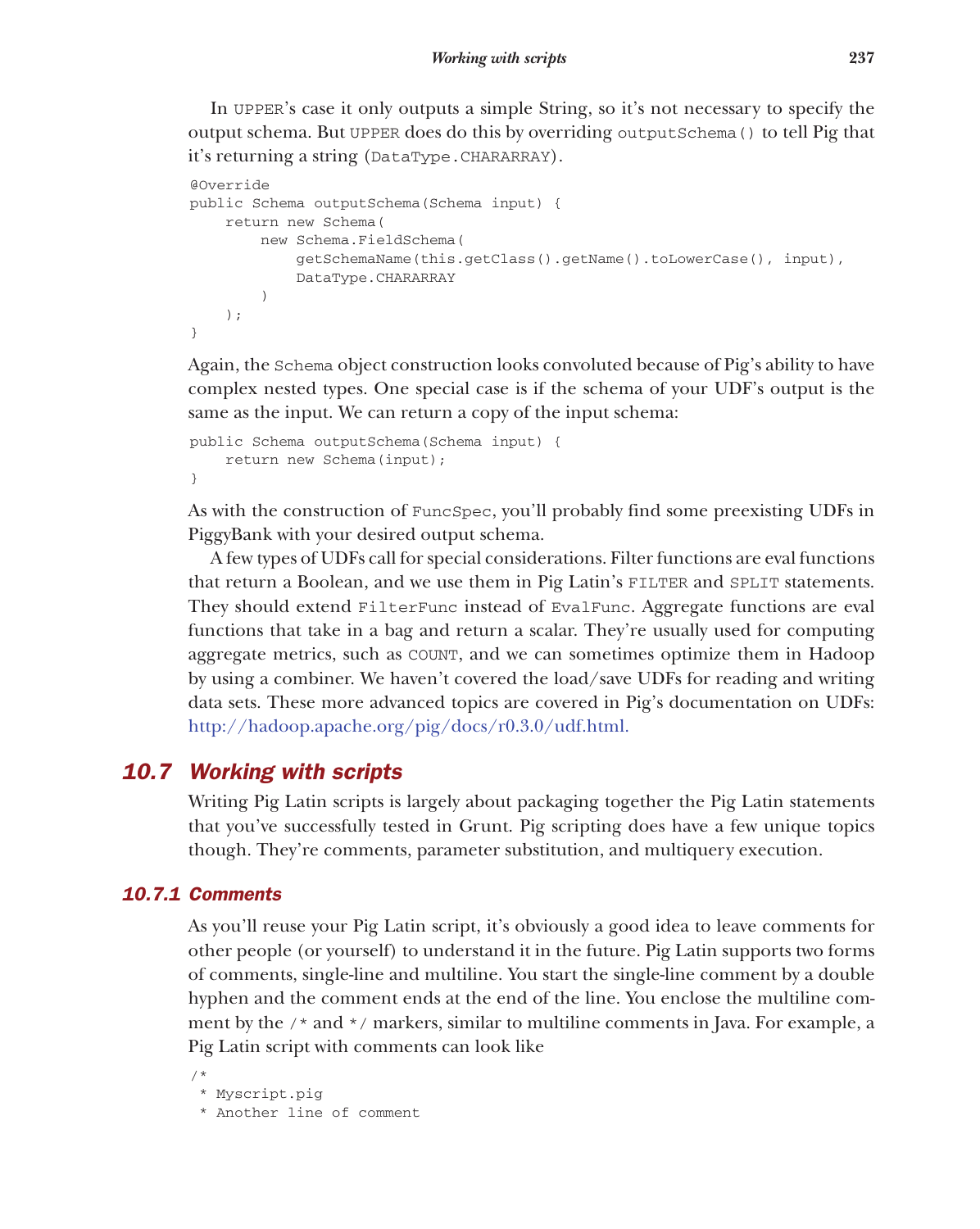```
 */
log = LOAD 'excite-small.log' AS (user, time, query);
lmt = LIMIT log 4; -- Only show 4 tuplesDUMP lmt;
-- End of program
```
#### *10.7.2 Parameter substitution*

When you write a reusable script, it's generally parameterized such that you can vary its operation for each run. For example, the script may take the file paths of its input and output from the user each time. Pig supports parameter substitutionto allow the user to specify such information at runtime. It denotes such parameters by the \$ prefix within the script. For example, the following script displays a user-specified number of tuples from a user-specified log file:

```
log = LOAD '$input' AS (user, time, query);
lmt = LIMIT log $size;
DUMP lmt;
```
The parameters in this script are \$input and \$size. If you run this script using the pig command, you specify the parameters using the -param name=value argument.

#### **pig -param input=excite-small.log -param size=4 Myscript.pig**

Note that you don't need the \$ prefix in the arguments. You can enclose a parameter value in single or double quotes, if it has multiple words. A useful technique is to use Unix commands to generate the parameter values, particularly for dates. This is accomplished through Unix's command substitution, which executes commands enclosed in back ticks (`).

#### **pig -param input=web-'date +%y-%m-%d'.log -param size=4 Myscript.pig**

By doing this, the input file for Myscript.pig will be based on the date the script is run. For example, the input file will be web-09-07-29.log if the script is run on July 29, 2009.

If you have to specify many parameters, it may be more convenient to put them in a file and tell Pig to execute the script using parameter substitution based on that file. For example, we can create a file Myparams.txt with the following content:

```
# Comments in a parameter file start with hash
input=excite-small.log
size=4
```
The parameter file is passed to the pig command with the -param\_file filename argument.

#### **pig -param\_file Myparams.txt Myscript.pig**

You can specify multiple parameter files as well as mix parameter files with direct specification of parameters at the command line using -param. If you define a parameter multiple times, the last definition takes precedence. When in doubt about what parameter values a script ends up using, you can run the pig command with the -debug option.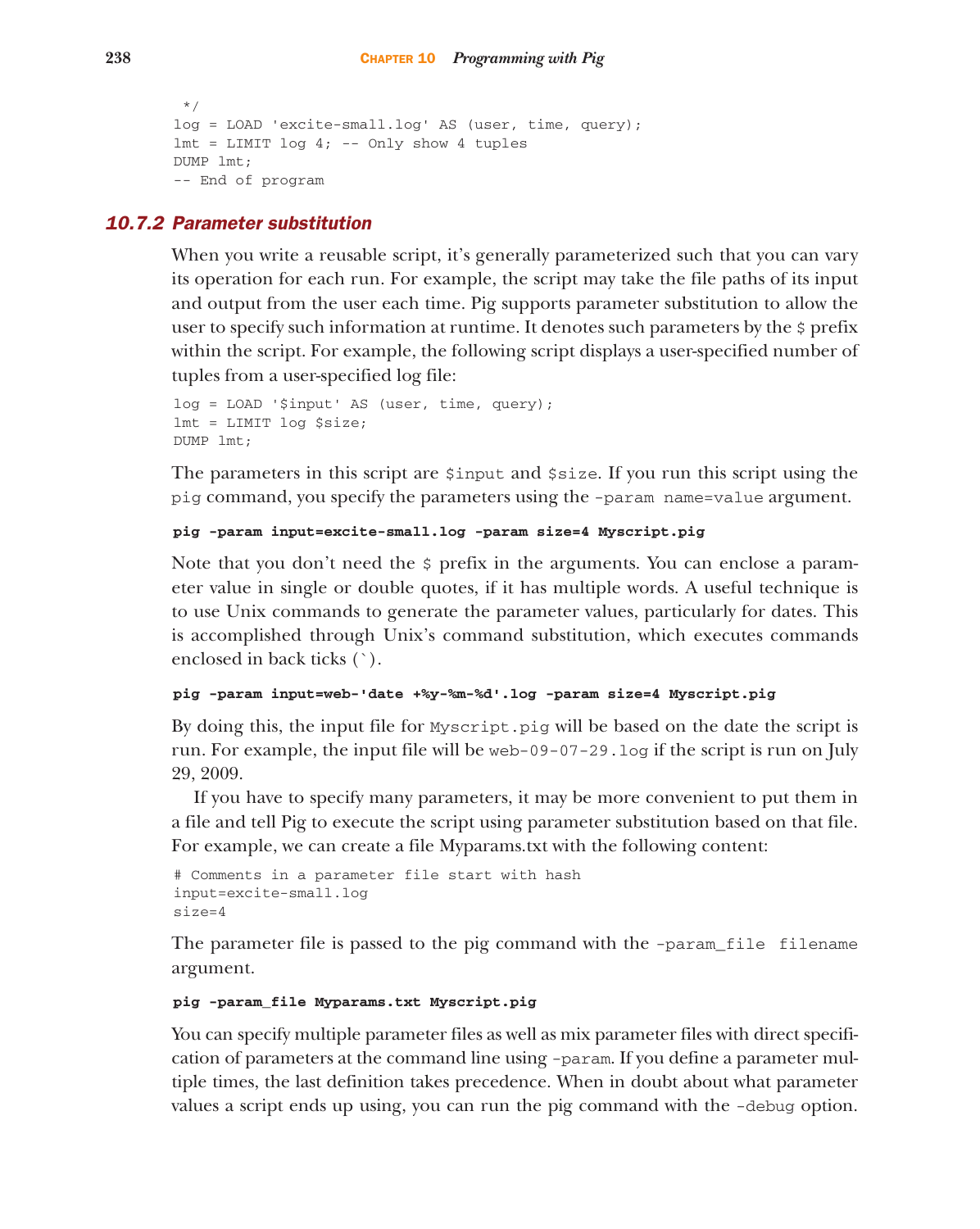This tells Pig to run the script and also output a file named original\_script\_name. substituted that has the original script but with all the parameters fully substituted. Executing pig with the -dryrun option outputs the same file but doesn't execute the script.

The exec and run commands allow you to run Pig Latin scripts from within the Grunt shell, and they support parameter substitution using the same -param and -param\_file arguments; for example:

#### **grunt> exec -param input=excite-small.log -param size=4 Myscript.pig**

However, parameter substitution in exec and run doesn't support Unix commands, and there's no debug or dryrun option.

#### *10.7.3 Multiquery execution*

In the Grunt shell, a DUMP or STORE operation processes all previous statements needed for the result. On the other hand, Pig optimizes and processes an entire Pig script as a whole. This difference would have no effect at all if your script has only one DUMP or STORE command at the end. If your script has multiple DUMP/STORE, Pigscript's *multiquery execution* improves efficiency by avoiding redundant evaluations. For example, let's say you have a script that stores intermediate data:

```
a = LOAD ...
b = some transformation of a
STORE b ...
c = some further transformation of b
STORE c ...
```
If you enter the statements in Grunt, where there's no multiquery execution, it will generate a chain of jobs on the STORE b command to compute b. On encountering STORE c, Grunt will run another chain of jobs to compute c, but this time it will evaluate both a and b again! You can manually avoid this reevaluation by inserting a  $b =$ LOAD ... statement right after STORE b, to force the computation of c to use the saved value of b. This works on the assumption that the stored value of b has not been modified, because Grunt, by itself, has no way of knowing.

On the other hand, if you run all the statements as a script, multiquery execution can optimize the execution by intelligently handling intermediate data. Pig compiles all the statements together and can locate the dependency and redundancy. Multiquery execution is enabled by default and usually has no effect on the computed results. But multiquery execution can fail if there are data dependencies that Pig is not aware of. This is quite rare but can happen with, for example, UDFs. Consider this script:

```
STORE a INTO 'out1';
b = LOAD \ldotsc = FOREACH b GENERATE MYUDF($0,'out1');
STORE c INTO 'out2';
```
If the custom function MYUDF is such that it accesses a through the file out1, the Pig compiler would have no way of knowing that. Not seeing the dependency, the Pig compiler may erroneously think it OK to evaluate b and c before evaluating a. To disable multiquery execution, run the pig command with -M or -no\_multiquery option.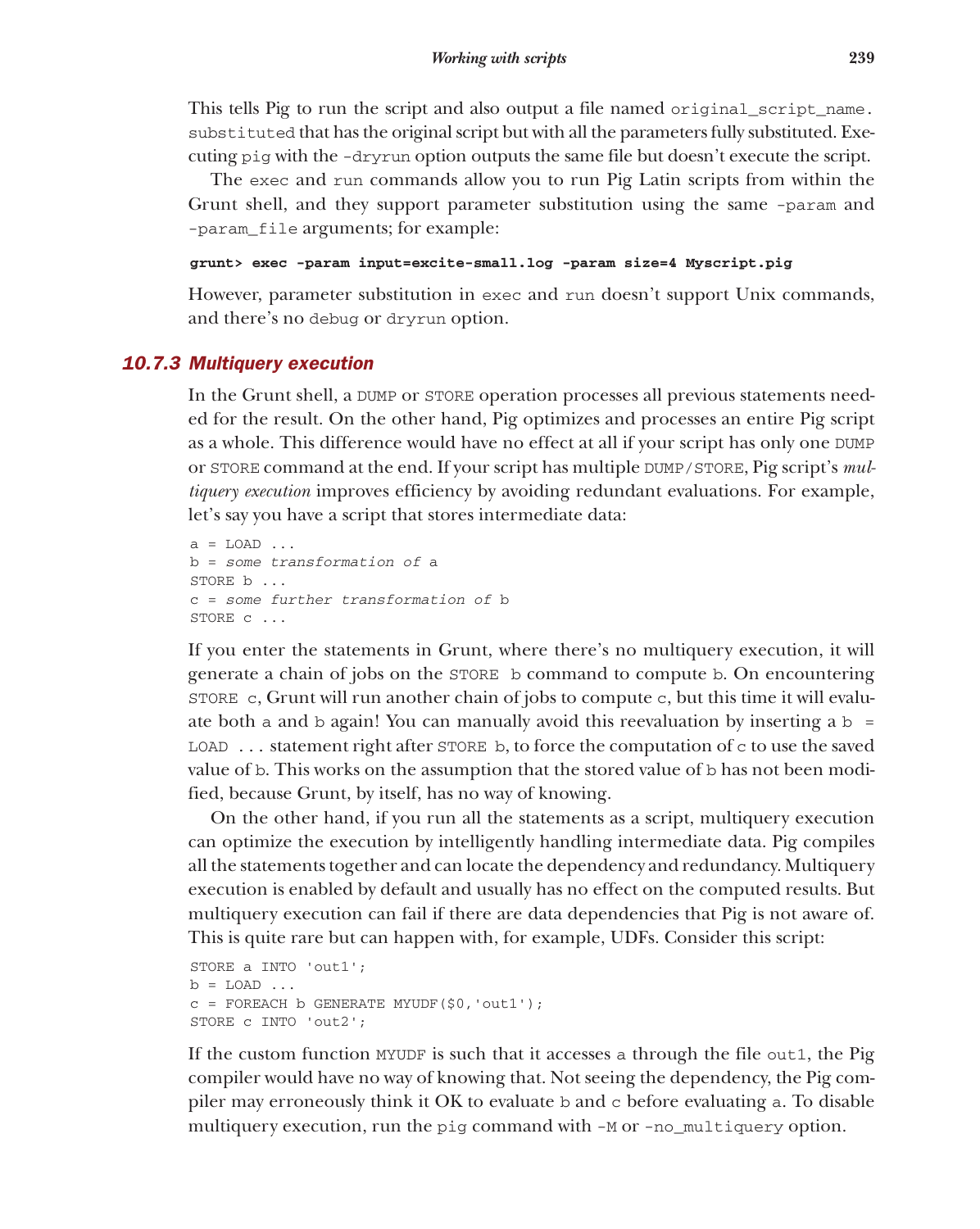# *10.8 Seeing Pig in action—example of computing similar patents*

Given the extra power that Pig provides, we can take on more challenging data processing applications. One interesting application from the patent data set is finding similar patents based on citation data. Patents that are often cited together must be similar (or at least related) in some way. This application has the essence of the Amazon.com style collaborative filtering("Customers who have bought *this* have also bought *that*.") and finding similar documents (by looking for documents with a similar set of words). For our purpose here, let's suppose we want to look into patents that are cited together more than *N* times, where *N* is a fixed number we specify.8

For applications that involve pair-wise computations (e.g., computing number of cocitations for each pair of patents), it's often easy to imagine an implementation involving a pair of nested loops enumerating all pair combinations and performing the computation on each pair. Even though Hadoop makes it easy to scale by adding more hardware, we should continue to remember fundamental concepts in computational complexity. Quadratic complexitywill still bring linear scalability to its knees. Even a small data set of 3 million patents can lead to 9 trillion pairs. We need smarter algorithms.

The main insight to leverage is that the resulting data is *sparse* . Most pairs will have zero similarity as most pairs of patents are never cited together. Our similarity computation will become much more manageable if we redesign it to only work on patent pairs that are known to have been cited together. Looking at our data, this approach is quite natural. This implementation involves these steps for each patent:

- **1** Get the list of patents it cites
- 2 Generate all pair-wise combinations of the list and record each pair
- **3** Count how many of each pair we have

If each patent cites a fixed number of patents, say 10, this implementation would generate 45 pairs for each patent. (45 is the number of pair combinations possible from 10 items, which mathematically is derived as  $10 \times 9 / 2$ .) With 3 million patents this creates 135 million pairs, which is orders of magnitude smaller than the brute force approach. This advantage would be even more apparent if the patent data set is larger.

Even though we've figured out the algorithm for this application, implementing it in MapReduce can still be tedious. It'll require chaining multiple jobs together, and each job will require its own class. Pig Latin, on the other hand, takes only a dozen lines to implement the three-step program (listing 10.1), and further optimization can eliminate more lines and increase efficiency still.

```
Listing 10.1 Pig Latin script to find patents that are often cited together
           cite = LOAD 'input/cite75_99.txt' USING PigStorage(',')
                  ➥ AS (citing:int, cited:int);
     cite_grpd = GROUP cite BY citing;
```
<sup>8</sup> Variations of this may involve more advanced scoring functions, such as normalizing for frequent items, or computing a similarity ranking rather than a simple cutoff. The simple cutoff criterion we chose here is easier to implement and illustrates the essence of computing similarity.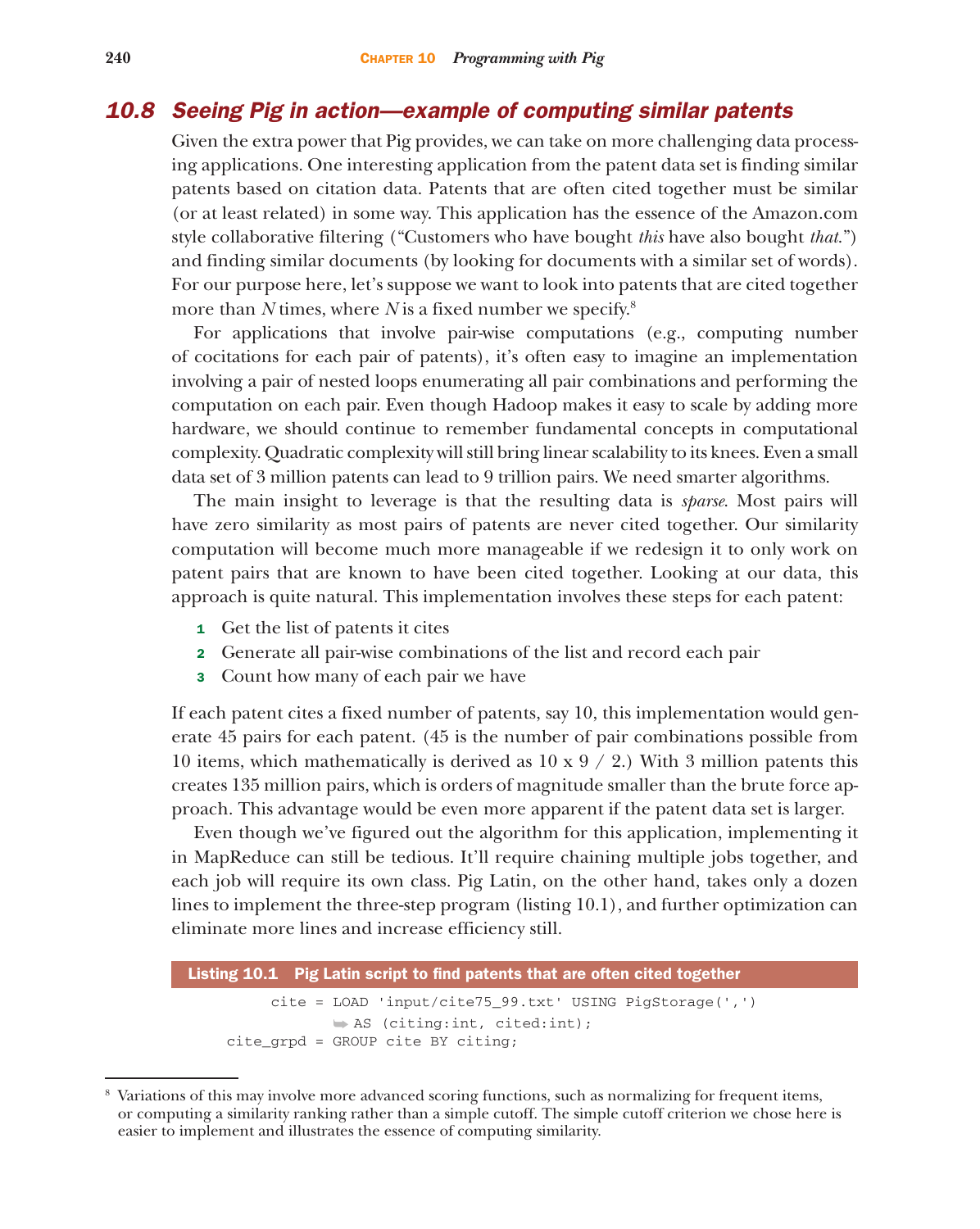```
 cite_grpd_dbl = FOREACH cite_grpd GENERATE group, cite.cited AS cited1,
                  ➥ cite.cited AS cited2;
          cocite = FOREACH cite_grpd_dbl
                  ➥ GENERATE FLATTEN(cited1), FLATTEN(cited2);
     cocite_fltrd = FILTER cocite BY cited1 != cited2;
     cocite_grpd = GROUP cocite_fltrd BY *;
     cocite_cnt = FOREACH cocite_grpd
                  ➥ GENERATE group, COUNT(cocite_fltrd) as cnt;
     cocite_flat = FOREACH cocite_cnt GENERATE FLATTEN(group), cnt;
cocite_cnt_grpd = GROUP cocite_flat BY cited1;
    cocite bag = FOREACH cocite cnt grpd
                   ➥ GENERATE group, cocite_flat.(cited2, cnt);
cocite_final = FOREACH cocite_cnt_grpd {
    similar = FILTER cocite flat BY cnt > 5;
    GENERATE group, similar;
}
STORE cocite_final INTO 'output';
```
Pig Latin, and probably complex data processing in general, can be hard to read. Fortunately, we can use Grunt's ILLUSTRATE command on cocite\_bag to get a simulated sample run of the statements and see what each operation is generating. (We've reformatted the output to fit the width of the printed page.)

```
---------------------------------------------------
| cite | citing: bytearray | cited: bytearray |
---------------------------------------------------
          | | 3858554 | 3601095 |
          | | 3858554 | 3685034 |
          | | 3859004 | 1730866 |
          | | 3859004 | 3022581 |
          | | 3859572 | 3206651 |
      ---------------------------------------------------
---------------------------------------
| cite | citing: int | cited: int |
---------------------------------------
| | 3858554 | 3601095 |
| | 3858554 | 3685034 |
| | 3859004 | 1730866 |
          | | 3859004 | 3022581 |
          | | 3859572 | 3206651 |
  ---------------------------------------
-------------------------------------------------------------------------
| cite_grpd | group: int | cite: bag({citing: int,cited: int}) |
-------------------------------------------------------------------------
                \begin{array}{|c|c|c|c|c|c|c|c|}\n \hline \end{array} | {(3858554, 3601095), (3858554, 3685034)} |
               | | 3859004 | {(3859004, 1730866), (3859004, 3022581)} |
               | | 3859572 | {(3859572, 3206651)} |
          -------------------------------------------------------------------------
      ---------------------------------------------------------------------------
| cite qrpd dbl | qroup: | cited1: | cited2:
       | int | bag({cited: int}) | bag({cited: int}) |
---------------------------------------------------------------------------
               | 3858554 | {(3601095), (3685034)} | {(3601095), (3685034)}
               | | 3859004 | {(1730866), (3022581)} | {(1730866),(3022581)}|
               | 3859572 | {(3206651)} | {(3206651)}
---------------------------------------------------------------------------
```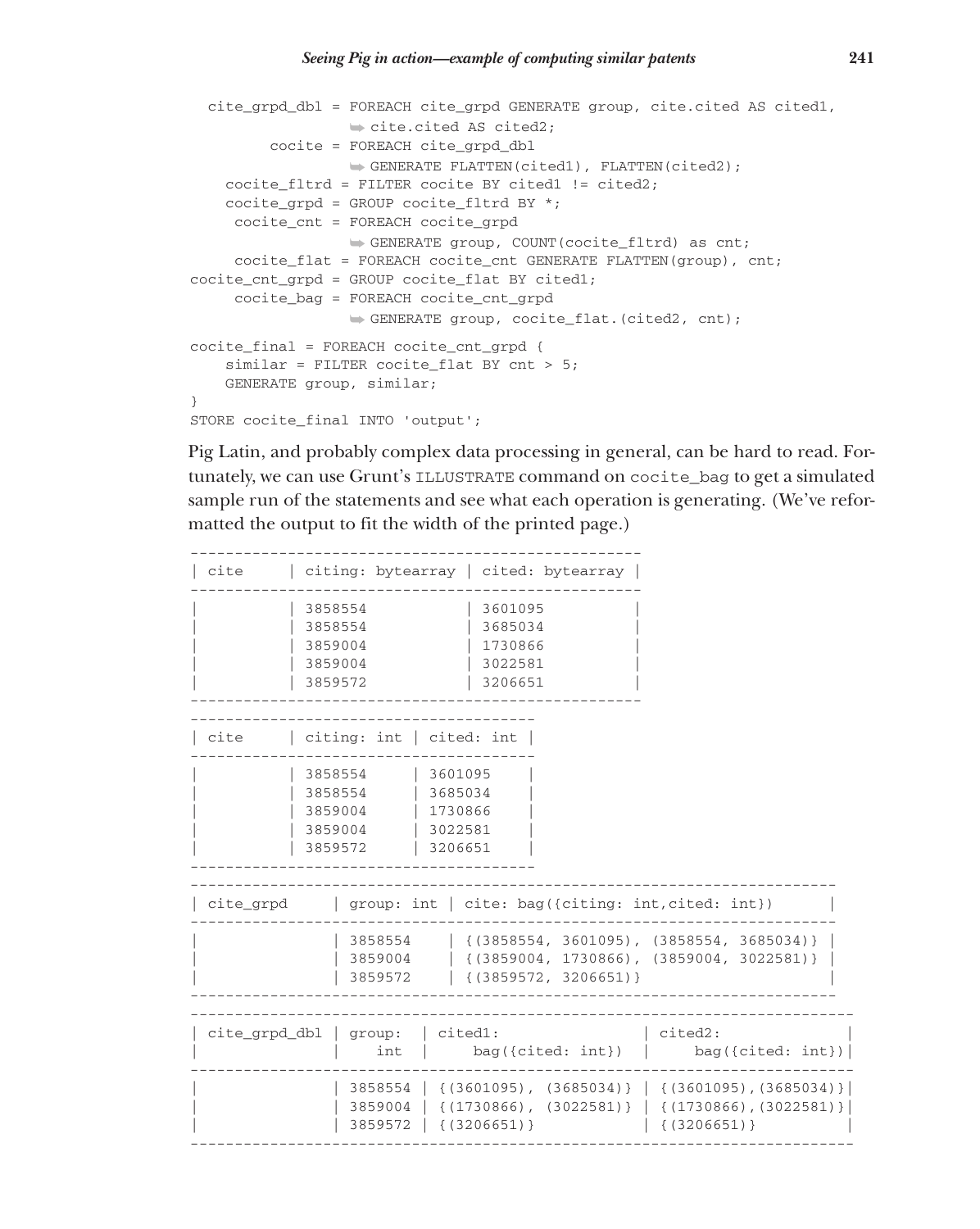The relation cite\_grpd contains a bag for each patent, and in this bag are the cited patents. From this relation (in this example run), we can see that patents 3601095 and 3685034 are cited together in patent 3858554. Grouping cocited patents was done by the GROUP operation in creating cite\_grpd . The relation cite\_grpd\_dbl only removes the redundant "citing" patent and creates a duplicate column. The columns cited1 and cited2 have the same values. This duplication will allow the cross-product operation to generate all pair-wise combinations .

| cocite |                                                                                                 | $cited1::cited: int   cited2::cited: int  $                                                     |  |
|--------|-------------------------------------------------------------------------------------------------|-------------------------------------------------------------------------------------------------|--|
|        | 3601095<br>3601095<br>3685034<br>3685034<br>1730866<br>1730866<br>3022581<br>3022581<br>3206651 | 3601095<br>3685034<br>3601095<br>3685034<br>1730866<br>3022581<br>1730866<br>3022581<br>3206651 |  |
|        |                                                                                                 |                                                                                                 |  |

The cross-product from flattening each row of cite\_grpd\_dbl creates cocite.<sup>9</sup> This is the record of all pairs of patents that have been cited together and is a major checkpoint for our algorithm. We know that cocite is a big relation, even under our scheme which is more efficient than brute force. There are three ways to trim down cocite further. We'll discuss them all but implement only one.

The first potential reduction is to notice that each cited patent is considered to have been cocited with itself. As we know that it's quite pointless for our application to figure out that a patent is similar to itself, we can ignore all such pairs. Note that if we keep these "identity" pairs in the calculation, the cocitation count for them will end up being exactly the citation count. These numbers can still be useful if we're looking for the percentage of times patents are cocited. As we're not computing percentages, that consideration wouldn't affect us.

As cocitation is symmetric, pairs always appear twice, in reverse order. For example, we see both (3601095,3685034) and (3685034,3601095) when they appear together once. Given our current application need to find patent pairs that are cocited more than *N* times together, we can put in a simple rule retaining only one of the two redundant pairs and trim cocite's size by half. This rule can be thus: retain only pairs where the first field is smaller than the second field. But keeping the redundant pairs can be useful for lookup later in some applications. For example, we can find all patents cocited with X by searching for X in the first field. In the more condensed version we'd have to look for X in both fields.

Finally, we can use heuristics to remove cocitation pairs that we don't think are important. We compromise final precision to gain efficiency. The applicability

<sup>9</sup> Note that cocite can be computed from cite\_grpd directly by using a more complicated FOREACH statement, and you may choose to do it when you feel more comfortable reading Pig Latin.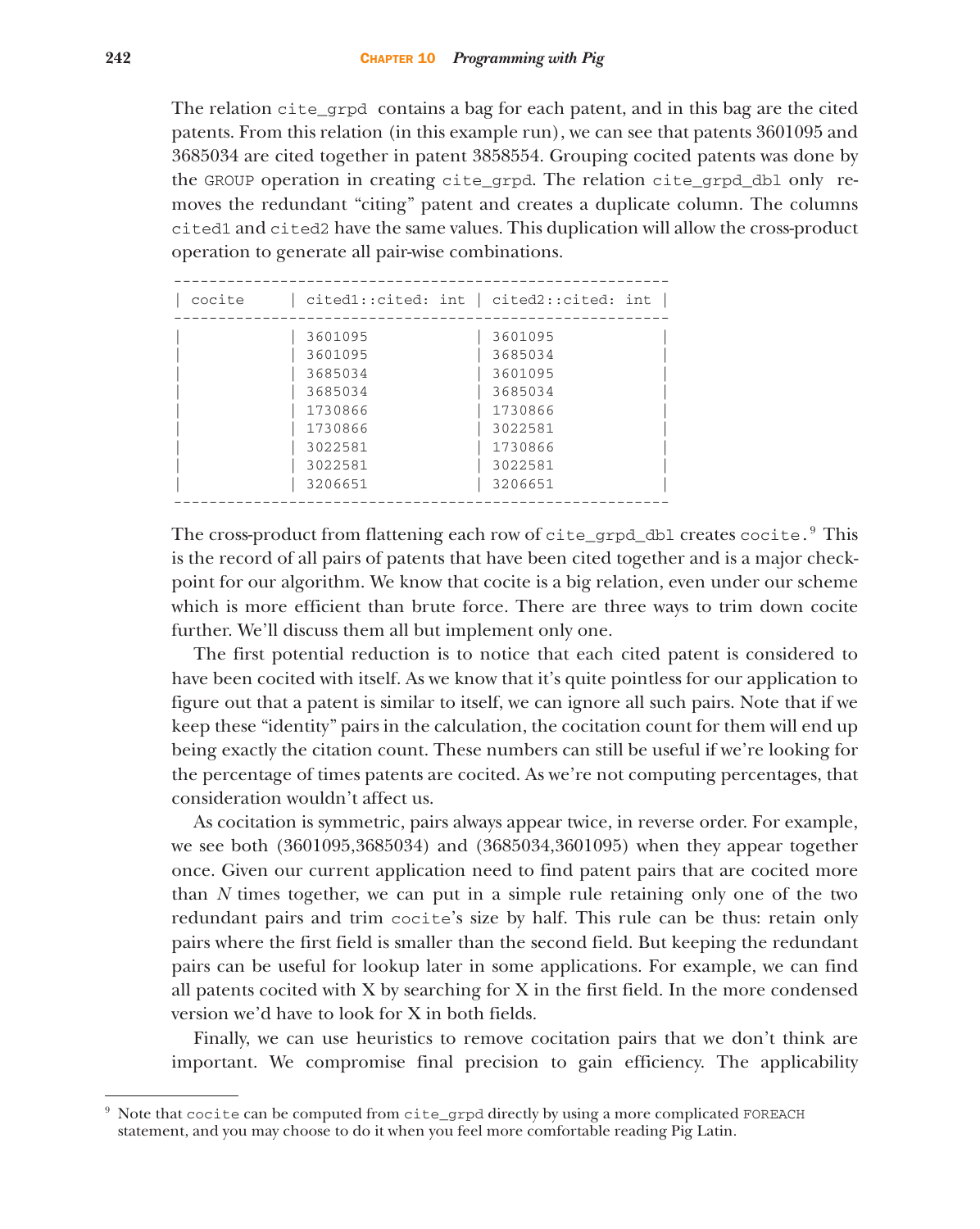and usefulness of heuristics will depend on the application semantics and the data distribution. In our case, a patent that cites many patents together will generate a quadratic number of rows in cocite. If we believe that such "verbose" patents don't help us understand similar patent pairs, removing them can significantly reduce the size of data to process with little impact on final results. The benefit of this heuristic is much greater if we're looking at reverse patent citation or text documents, where frequency of items are extremely skewed and quadratic expansion on a few popular items can dominate the amount of data processed. In fact, in such situations approximate heuristics are almost necessary.

An important process check is to note that we've focused on a higher level of data processing issues. We've obviated any low-level discussion about MapReduce.

| cocite fltrd |                                          | $cited1::cited: int   cited2::cited: int  $ |  |
|--------------|------------------------------------------|---------------------------------------------|--|
|              | 3601095<br>3685034<br>1730866<br>3022581 | 3685034<br>3601095<br>3022581<br>1730866    |  |

We've decided to only filter out "identity" patent pairs:

| cocite_grpd | group:<br>tuple({cited1::cited: int,<br>cited2::cited: int})                                 | cocite_fltrd:<br>$bag({cited::cited:int},$<br>cited2::cited: int})                                            |                    |
|-------------|----------------------------------------------------------------------------------------------|---------------------------------------------------------------------------------------------------------------|--------------------|
|             | (1730866, 3022581)<br>(3022581, 1730866)<br>(3601095, 3685034)<br>(3685034, 3601095)         | $\{(1730866, 3022581)\}$<br>$\{(3022581, 1730866)\}\$<br>$\{(3601095, 3685034)\}$<br>$\{(3685034, 3601095)\}$ |                    |
| cocite cnt  | group:                                                                                       | tuple({cited1::cited: int,cited2::cited: int})                                                                | cnt:<br>long       |
|             | (1730866, 3022581)<br>(3022581, 1730866)<br>(3601095, 3685034)<br>(3685034, 3601095)         |                                                                                                               | ı<br>1.<br>1<br>1. |
|             | $\text{cocite\_flat}$   $\text{group:cited1::cited}:$   $\text{group:cited2::cited}:$<br>int | int                                                                                                           | cnt:<br>long       |
|             | 1730866<br>3022581<br>3601095<br>3685034                                                     | 3022581<br>1730866<br>3685034<br>3601095                                                                      | ı<br>1<br>1.       |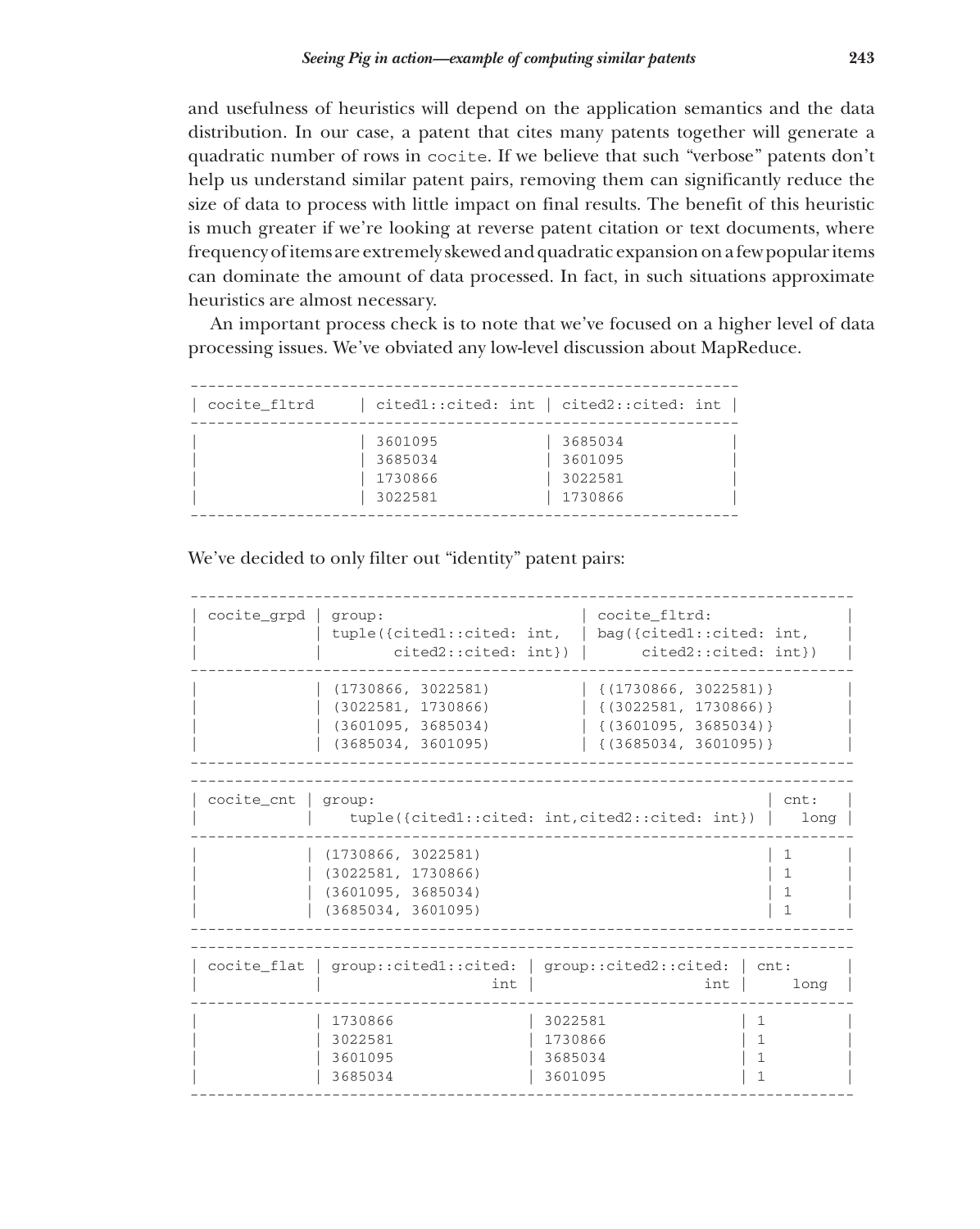We grouped the patent pair citations together, counted them, and flattened out the relation. Unfortunately, ILLUSTRATE generates sample data that only has cocitation counts of 1. However, we see that the operations are doing basically what we wanted. If we stick to the original application requirement of only looking for patent pairs that have been cocited more than *N* times, we would apply a filter on cocite\_flat and be finished. But we want to show how we can further group the tuples, which would be needed for other types of filtering. For example, you may want to find the *K* most cocited patents for each patent. Let's look at the rest of the output:

|                                          |                                          | cocite cnt grpd   group: int   cocite flat: bag( $\{$ group::cited1::cited:<br>$int, group::cited2::cited: int, cnt: long)$ |
|------------------------------------------|------------------------------------------|-----------------------------------------------------------------------------------------------------------------------------|
|                                          | 1730866<br>3022581<br>3601095<br>3685034 | $\{(1730866, 3022581, 1)\}\$<br>$\{(3022581, 1730866, 1)\}\$<br>$\{(3601095, 3685034, 1)\}$<br>$\{(3685034, 3601095, 1)\}\$ |
| cocite bag   $qroup: int$   cocite flat: |                                          | $bag({\{group::cited2::cited: int, cnt: long\}})$                                                                           |
|                                          | 1730866<br>3022581<br>3601095<br>3685034 | $\{(3022581, 1)\}$<br>$\{(1730866, 1)\}\$<br>$\{(3685034, 1)\}$<br>$\{ (3601095, 1) \}$                                     |

If we had wanted to find each patent's *K* most cocited patents, we would use a FOREACH statement to process each tuple in cocite\_bag and write our own UDF to take in a bag (cocite\_flat) and return a bag of at most *K* tuples (the most cocited ones). You can do this final step as an exercise. Let's see an example of a nested FOREACH statement to filter out tuples inside bags that have counts of 5 or less.

```
cocite_final = FOREACH cocite_cnt_grpd {
   similar = FILTER cocite flat BY cnt > 5;
    GENERATE group, similar;
}
```
As you can see, Pig has simplified the implementation of this data processing application tremendously. This "similar item" feature has been known to be useful in different applications, but it's also quite challenging to implement. Using Pig and Hadoop, this turns into only an afternoon's work. Furthermore, its improved ease of development enables rapid prototyping of alternative features. For your own exercise, instead of finding patents that are often cited together, can you find patents that have similar citations?